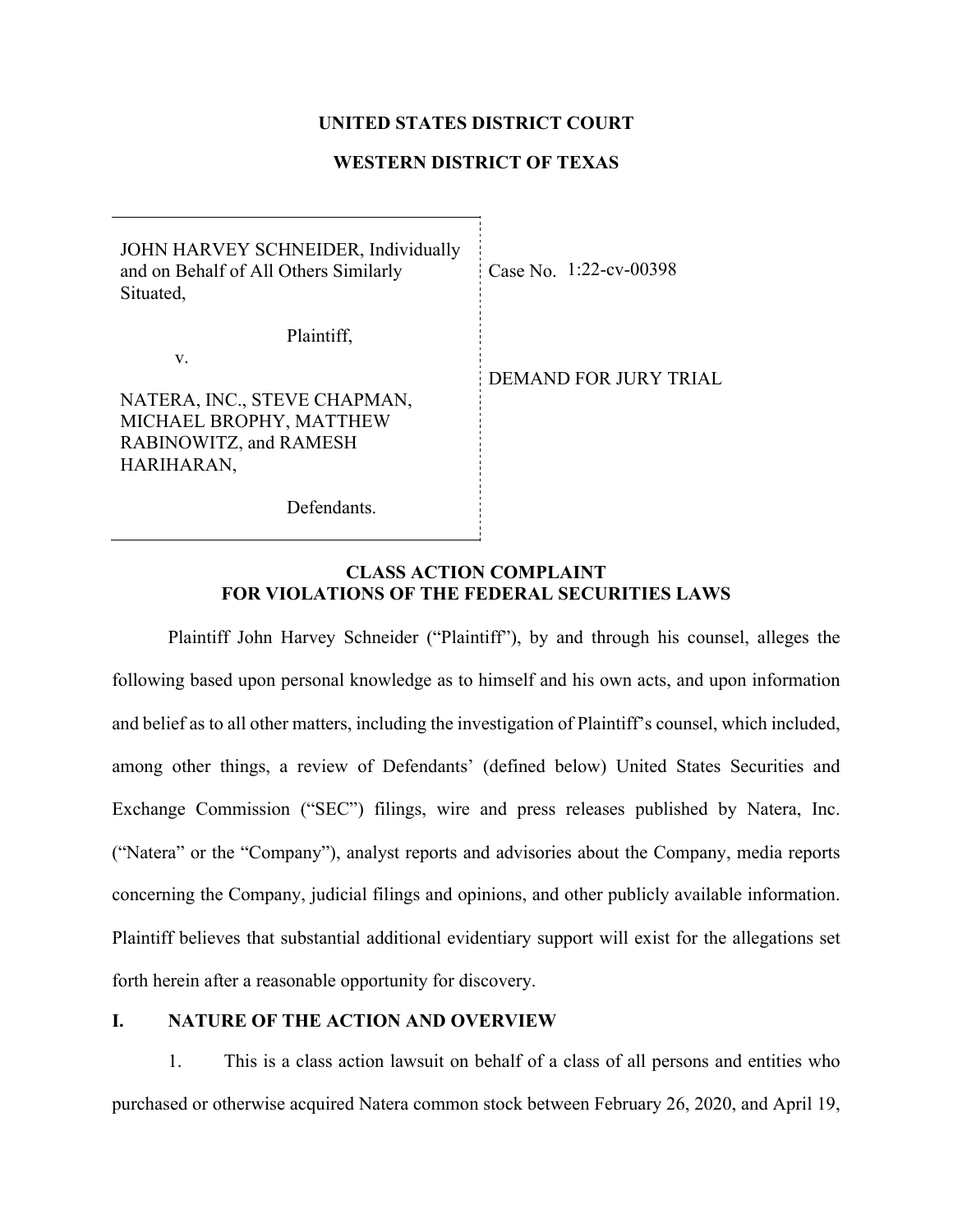2022, inclusive (the "Class Period"), seeking to pursue remedies under Sections 10(b) and 20(a) of the Securities Exchange Act of 1934 (the "Exchange Act"), and SEC Rule 10b-5 promulgated thereunder.

2. Natera, a Delaware corporation with principal executive offices in Austin, Texas, offers genetic testing in the areas of women's health, oncology, and organ health. Among other things, the Company produces and markets a non-invasive prenatal test ("NIPT") called "Panorama," and a screening test for kidney transplant failure called "Prospera." Natera's common stock trades on the NASDAQ under the ticker symbol "NTRA."

3. Throughout the Class Period, Defendants repeatedly assured investors that Panorama was reliable, that Prospera was more accurate than competing tests, and that Natera's growth was driven by its superior technology and customer experience.

4. However, investors began to learn the truth on January 1, 2022, when *The New York Times* published a detailed report calling into question the accuracy of certain prenatal tests manufactured by Natera and other diagnostic testing companies. Among other things, *The New York Times* reported that Natera's positive results for several genetic disorders were incorrect more than 80 percent of the time.

5. On this news, the price of Natera common stock fell \$5.35 per share, or approximately 6% over two trading days, from a close of \$93.39 per share on December 31, 2021, to close at \$88.04 per share on January 4, 2022.

6. Less than two weeks later, on January 14, 2022, the Campaign for Accountability a nonprofit watchdog group—filed a complaint with the SEC requesting an investigation as to whether "Natera repeatedly claimed – in marketing materials and earnings calls – that [its] tests are much more reliable than it appears they really are."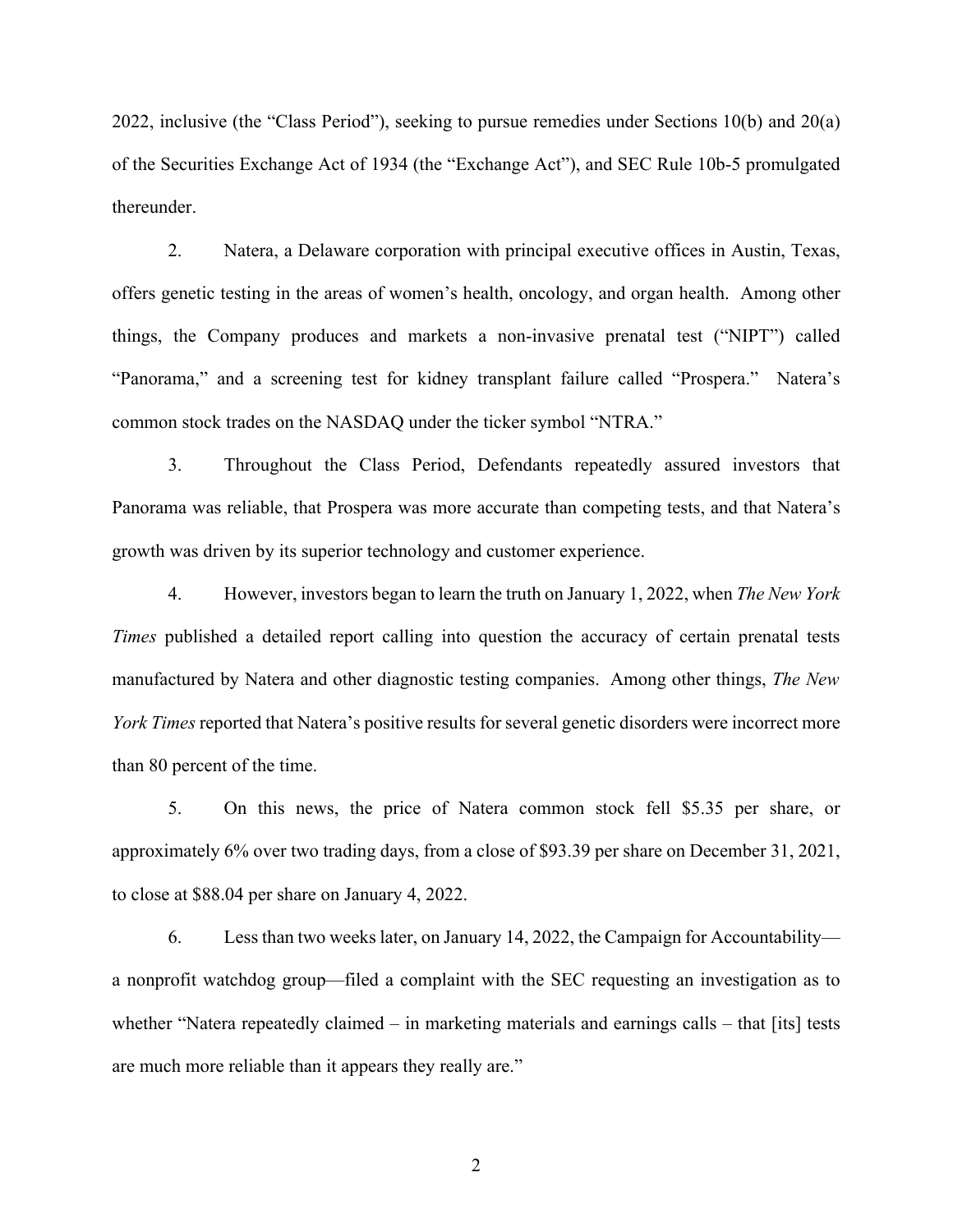7. On this news, the price of Natera common stock fell \$6.29 per share, or more than 9%, from a close of \$67.37 per share on January 14, 2022, to close at \$61.08 per share on January 18, 2022.

8. Then, on March 9, 2022, Hindenburg Research ("Hindenburg") issued an investigative report (the "Hindenburg Report") alleging, among other things, that "Natera's revenue growth has been fueled by deceptive sales and billing practices aimed at doctors, insurance companies and expectant mothers."

9. On this news, the price of Natera common stock fell as much as \$28.65 per share, or more than 52%, from a close of \$54.75 per share on March 8, 2022, to an intra-day low of \$26.10 per share on March 9, 2022.

10. On March 14, 2022, a jury found that Natera had intentionally and willfully misled the public by utilizing false advertisements to market Prospera in violation of the federal Lanham Act, the Delaware Deceptive Trade Practices Act, and Delaware common law. Among other things, the jury found that Natera's marketing falsely claimed that Prospera was more accurate than the competing kidney transplant testing offered by CareDx, Inc. ("CareDx"). Ultimately, the jury awarded CareDx \$44.9 million in monetary damages.

11. On this news, Natera common stock fell as much as \$8.81 per share, or approximately 22.5%, from an intra-day high of \$39.13 per share on March 14, 2022, to close at \$30.32 per share on March 15, 2022.

12. On April 19, 2022, the United States Food and Drug Administration ("FDA") issued a safety communication "to educate patients and health care providers and to help reduce the inappropriate use of [NIPTs]." The FDA cautioned that statements about NIPTs' reliability and accuracy "may not be supported with sound scientific evidence" and revealed the existence of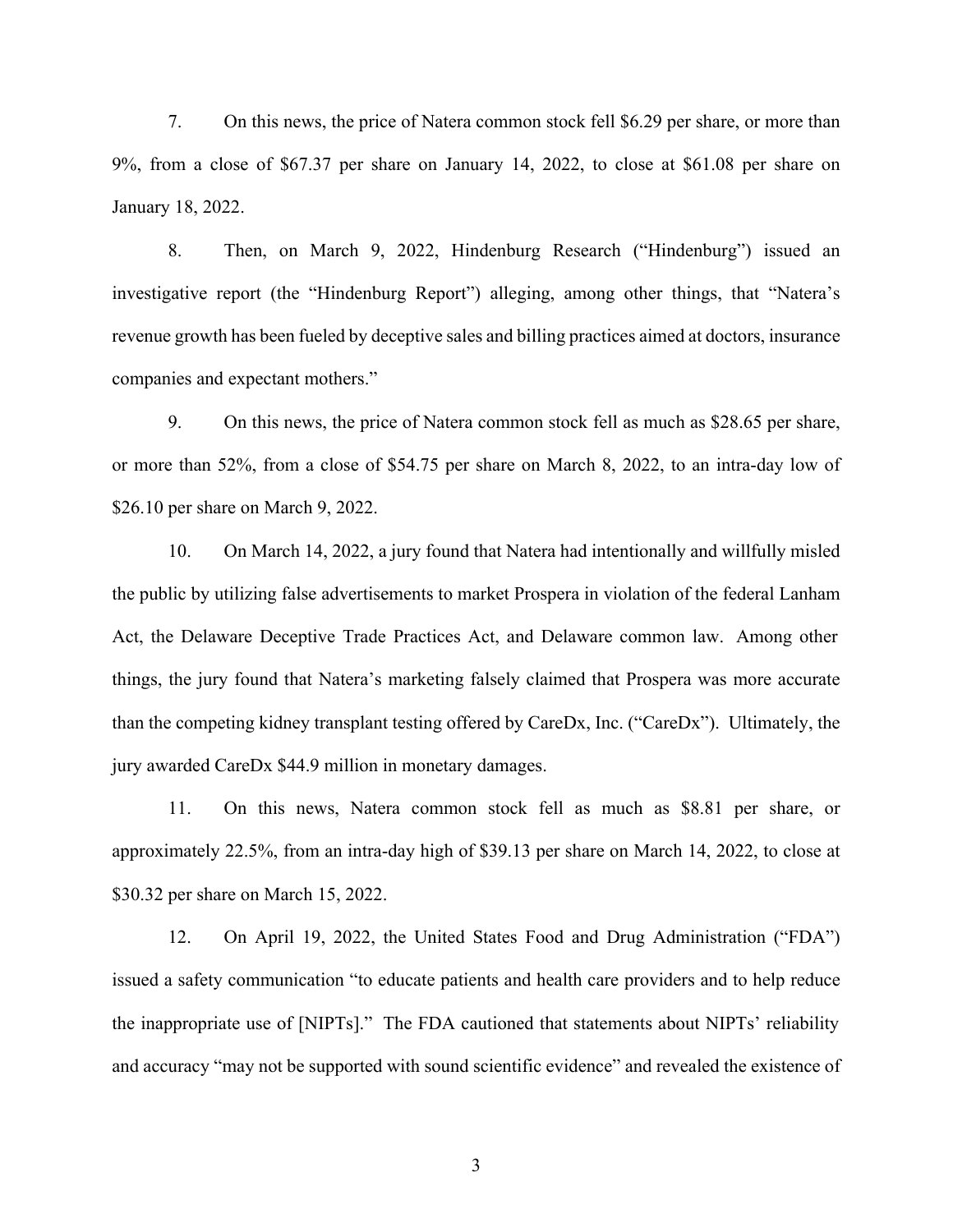"cases where a screening test reported a genetic abnormality and a confirmatory diagnostic test later found that the fetus was healthy." The FDA suggested that patients discuss benefits and risks with a healthcare provider before deciding to undergo NIPT or making any pregnancy-related decisions on the basis of NIPT results. In addition, the FDA advised health care providers that they should not rely on NIPT results alone to diagnose chromosomal abnormalities or disorders.

13. On this news, the price of Natera common stock fell as much as \$1.53 per share, or approximately 3.9%, from an intra-day high of \$39.63 per share on April 19, 2022, to close at \$38.10 per share on April 20, 2022.

14. This Complaint alleges that, throughout the Class Period, Defendants made materially false and/or misleading statements, as well as failed to disclose material adverse facts, about the Company's business and operations. Specifically, Defendants misrepresented and/or failed to disclose: (1) Panorama was not reliable and resulted in high rates of false positives; (2) Prospera did not have superior precision compared to competing tests; (3) as a result of Defendants' false and misleading claims about Natera's technology, the Company was exposed to substantial legal and regulatory risks; (4) Natera relied upon deceptive sales and billing practices to drive its revenue growth; and (5) as a result of the foregoing, Defendants' statements about the Company's business, operations, and prospects lacked a reasonable basis.

15. As a result of Defendants' wrongful acts and omissions, and the significant decline in the market value of the Company's securities, Plaintiff and other members of the Class have suffered significant damages.

## **II. JURISDICTION AND VENUE**

16. Plaintiff's claims asserted herein arise under Sections 10(b) and 20(a) of the Exchange Act (15 U.S.C. §§ 78j(b) and 78t(a)) and SEC Rule 10b-5, promulgated thereunder (17 C.F.R. § 240.10b-5).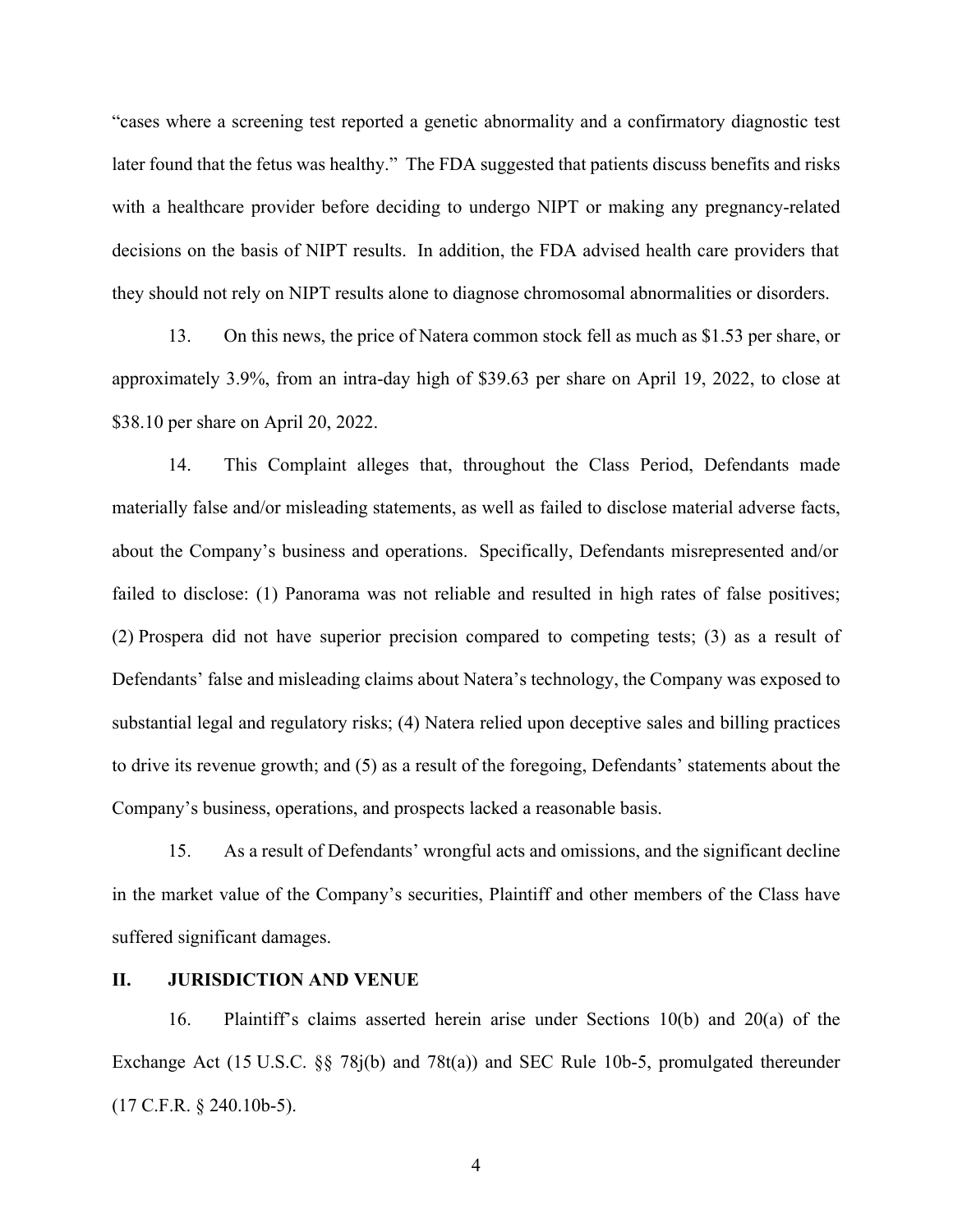17. This Court has jurisdiction over the subject matter of this action under 28 U.S.C. § 1331 and Section 27 of the Exchange Act, 15 U.S.C. § 78aa.

18. Venue is proper in this District under Section 27 of the Exchange Act, 15 U.S.C. § 78aa, and 28 U.S.C. § 1391(b), because Natera's principal executive offices are located in this District, and because many of the acts and conduct that constitute the violations of law complained of herein, including the dissemination to the public of materially false and misleading information, occurred in this District.

19. In connection with the acts, conduct, and other wrongs alleged in this Complaint, Defendants, directly or indirectly, used the means and instrumentalities of interstate commerce, including the United States mails, interstate telephone communications, and the facilities of the national securities markets.

# **III. PARTIES**

20. Plaintiff, as set forth in the accompanying certification, incorporated by reference herein, purchased Natera common stock at artificially inflated prices during the Class Period and suffered damages as a result of the violations of the federal securities laws alleged herein.

21. Defendant Natera is a Delaware corporation headquartered at 13011 McCallen Pass, Building A Suite 100, Austin, Texas 78753.

22. Defendant Steve Chapman ("Chapman") served as the Company's Chief Executive Officer and a Company director throughout the Class Period.

23. Defendant Michael Brophy ("Brophy") served as the Company's Chief Financial Officer throughout the Class Period.

24. Defendant Matthew Rabinowitz ("Rabinowitz") served as the Company's Executive Chairman throughout the Class Period.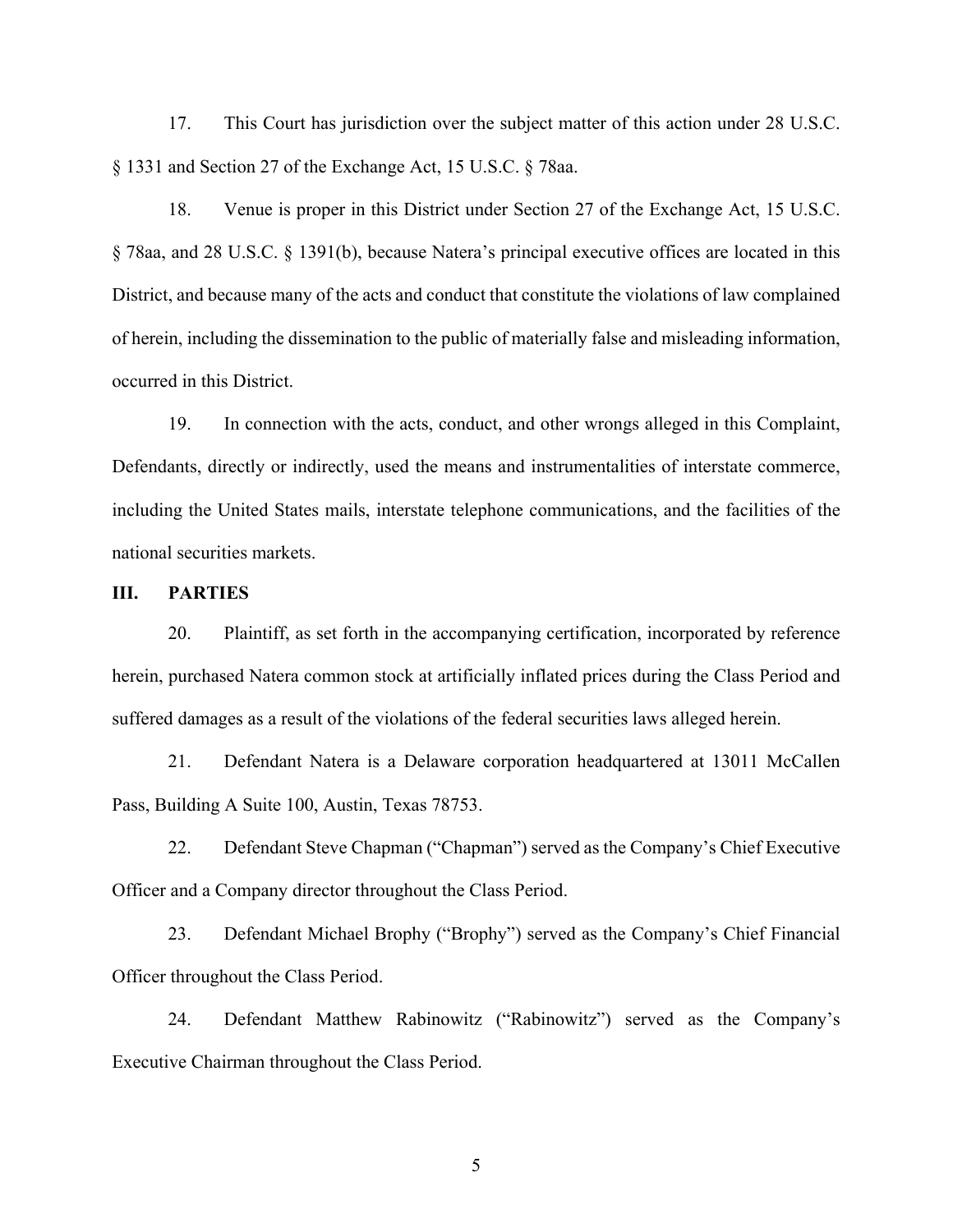25. Defendant Ramesh Hariharan ("Hariharan") served as the General Manager of the Company's Women's Health Division throughout the Class Period.

26. Defendants Chapman, Brophy, Rabinowitz, and Hariharan are collectively referred to herein as the "Individual Defendants."

27. The Individual Defendants, because of their positions with the Company, possessed the power and authority to control the contents of Natera's reports to the SEC, press releases, and presentations to securities analysts, money and portfolio managers, and institutional investors, i.e., the market. Each Individual Defendant was provided with copies of the Company's reports alleged herein to be misleading prior to, or shortly after, their issuance and had the ability and opportunity to prevent their issuance or cause them to be corrected. Because of their positions and access to material non-public information available to them, each of the Individual Defendants knew that the adverse facts specified herein had not been disclosed to, and/or were being concealed from, the public, and that the positive representations that were being made were then materially false and/or misleading.

28. Natera and the Individual Defendants are collectively referred to herein as "Defendants."

# **IV. SUBSTANTIVE ALLEGATIONS**

### **A. Background**

29. Natera, a Delaware corporation with principal executive offices in Austin, Texas, offers genetic testing in the areas of women's health, oncology, and organ health. Among other things, the Company produces and markets Panorama (a NIPT) and Prospera (which screens for kidney transplant failure). The Company's technology evaluates single nucleotide polymorphisms ("SNPs"), the most common type of genetic variation among people.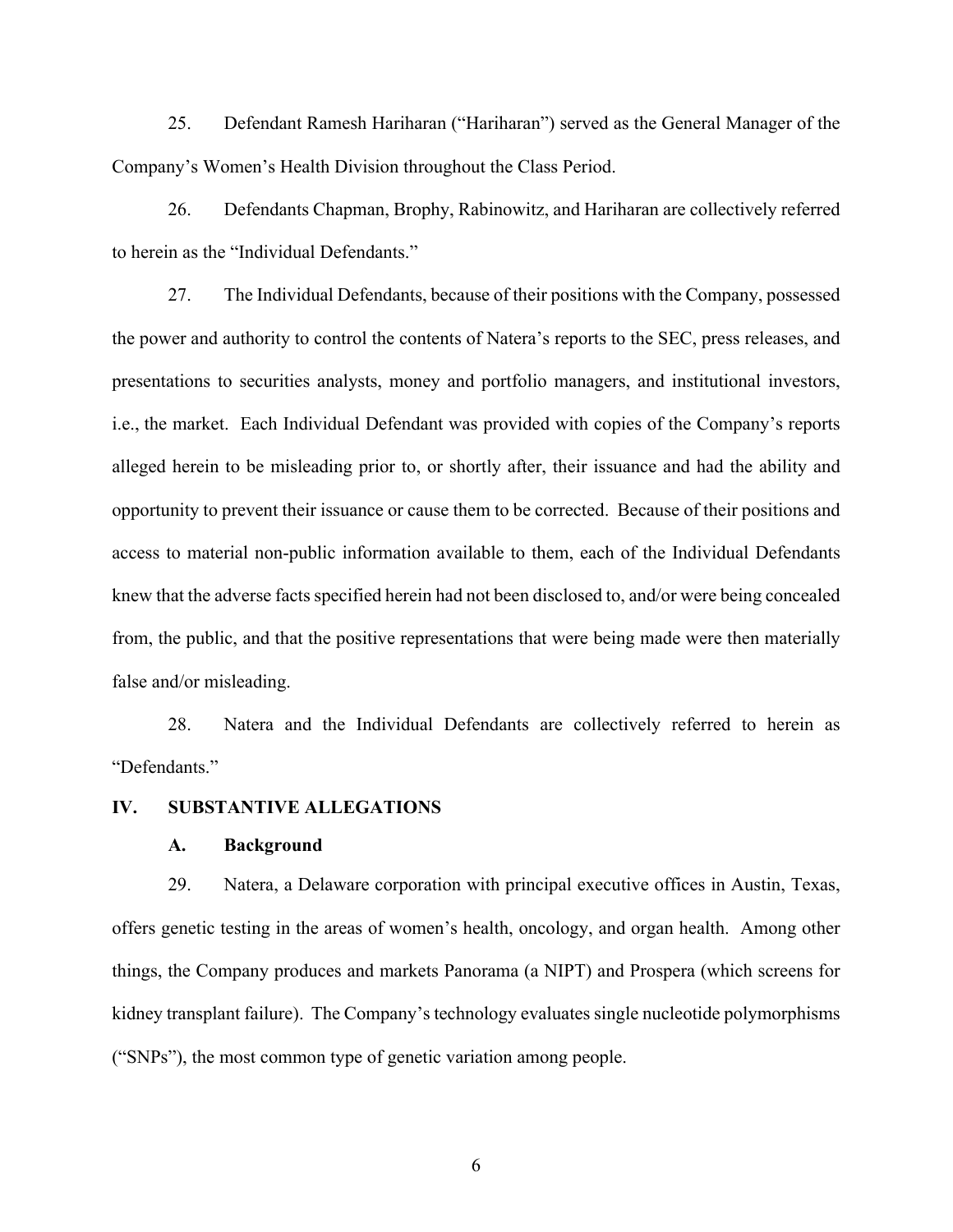30. Panorama assesses cell-free DNA ("cfDNA") from a pregnant woman's bloodstream to determine whether her baby is at heightened risk for certain genetic conditions. Specifically, Panorama screens for fetal chromosomal abnormalities—including Down syndrome, Edwards syndrome, Patau syndrome, Turner syndrome, and triploidy—that may result in intellectual disability, severe organ abnormalities, and/or miscarriage. Panorama can also be used to determine a baby's sex. Moreover, physicians may also order a microdeletions panel with Panorama that screens for several genetic diseases caused by missing sub-chromosomal pieces of DNA, including DiGeorge syndrome, Angelman syndrome, Cri-du-chat syndrome, and Prader-Willi syndrome.

when evaluating the need for diagnostic testing or the results of an invasive biopsy, and thereby potentially lowering the overall costs associated with transplant care and improving graft survival." 31. Prospera assesses cfDNA from the blood of patients who have received kidney transplants to assess active rejection, which occurs when a patient's immune system attacks the transplanted kidney. Prospera is designed to help physicians "rule in or rule out active rejection

## **B. Defendants' False and Misleading Statements**

32. The Class Period begins on February 26, 2020, to coincide with the Company's announcement of its financial results for the fourth quarter and full year 2019. Among other things, the Company reported revenues of \$302.3 million in 2019, a year-over-year increase of more than 17%. The reported figures exceeded consensus estimates of \$296.8 million. In the Company's press release announcing these results, Defendant Chapman emphasized that 2019 was "a transformational year for Natera" driven by "excellent data, securing coverage decisions, and signing significant commercial partnerships." Defendant Chapman further touted that Natera was "well positioned to continue [its] momentum in 2020 and beyond."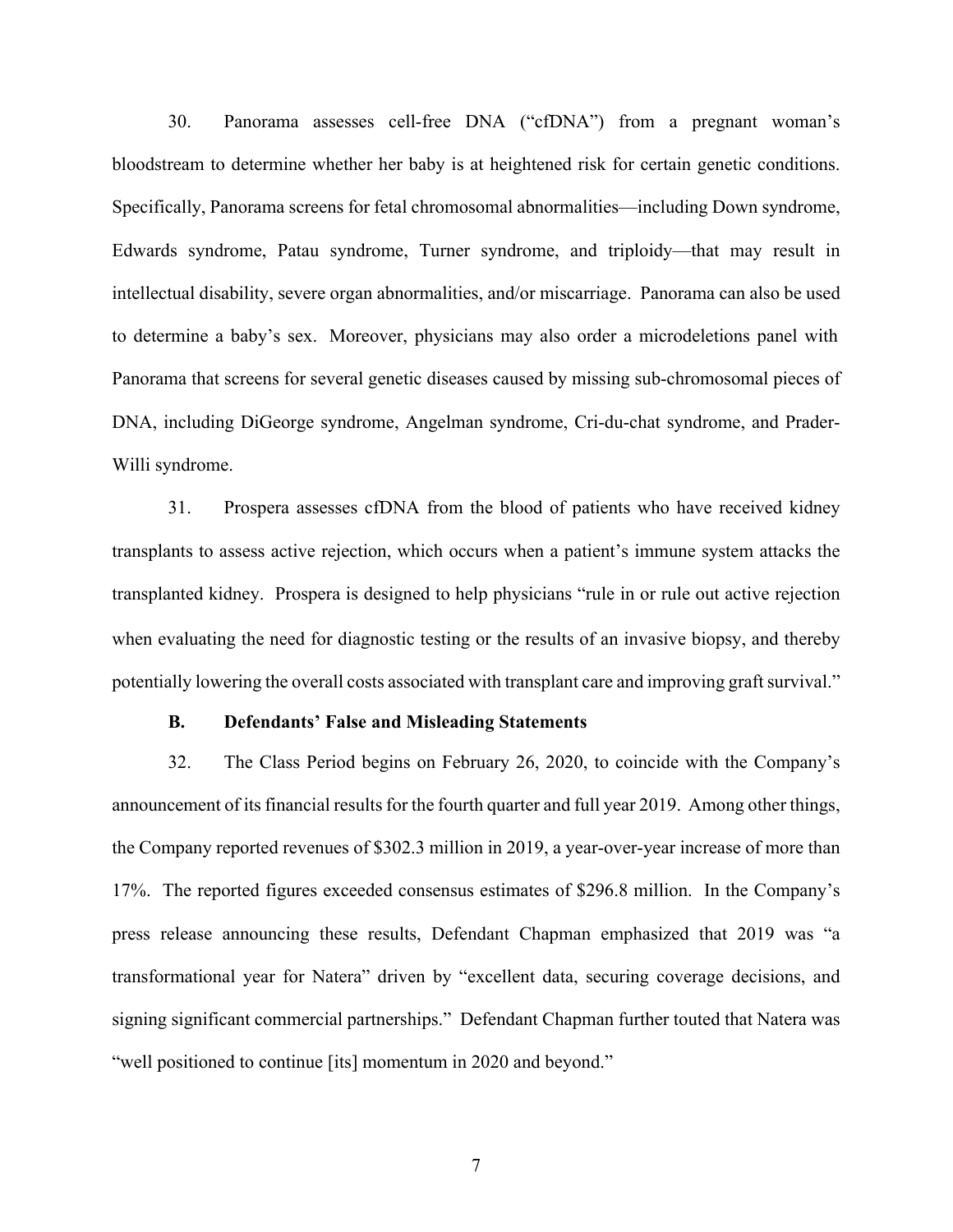33. On March 2, 2020, the Company filed its annual report for the year ended December 31, 2019, with the SEC on Form 10-K (the "2019 Annual Report"). The 2019 Annual Report, which was signed by Defendant Brophy, stated that Natera's technology "has been proven clinically and commercially in the reproductive health space, in which we develop and commercialize non- or minimally- invasive tests to evaluate risk for, and thereby enable early detection of, a wide range of genetic conditions, such as Down syndrome." In fact, Defendants claimed that Panorama is "overall the most accurate NIPT commercially available in the United States."

34. As required by the Sarbanes-Oxley Act of 2002, Defendants Chapman and Brophy certified that they had reviewed the 2019 Annual Report and that it "does not contain any untrue statement of a material fact or omit to state a material fact necessary to make the statements made, in light of the circumstances under which such statements were made, not misleading with respect to the period covered by this report."

35. Defendants continued to tout Panorama's reliability throughout the Class Period. For example, during an earnings call on May 6, 2020, Defendant Chapman represented that Panorama is "a highly technically differentiated product" with "multiple unique clinical features that are unmatched by our competitors." Chapman further stated that Natera expected data from its ongoing SMART study, which evaluated the performance of Panorama in the context of routine clinical care over the course of five years, to be published later in 2020, and assured investors that the "study has a very significant opportunity to move the market[] the rest of the way forward if we're not there by then."

36. Similarly, during the Company's August 5, 2020 earnings call, Defendant Chapman again touted Panorama's purported accuracy and resulting success, stating that the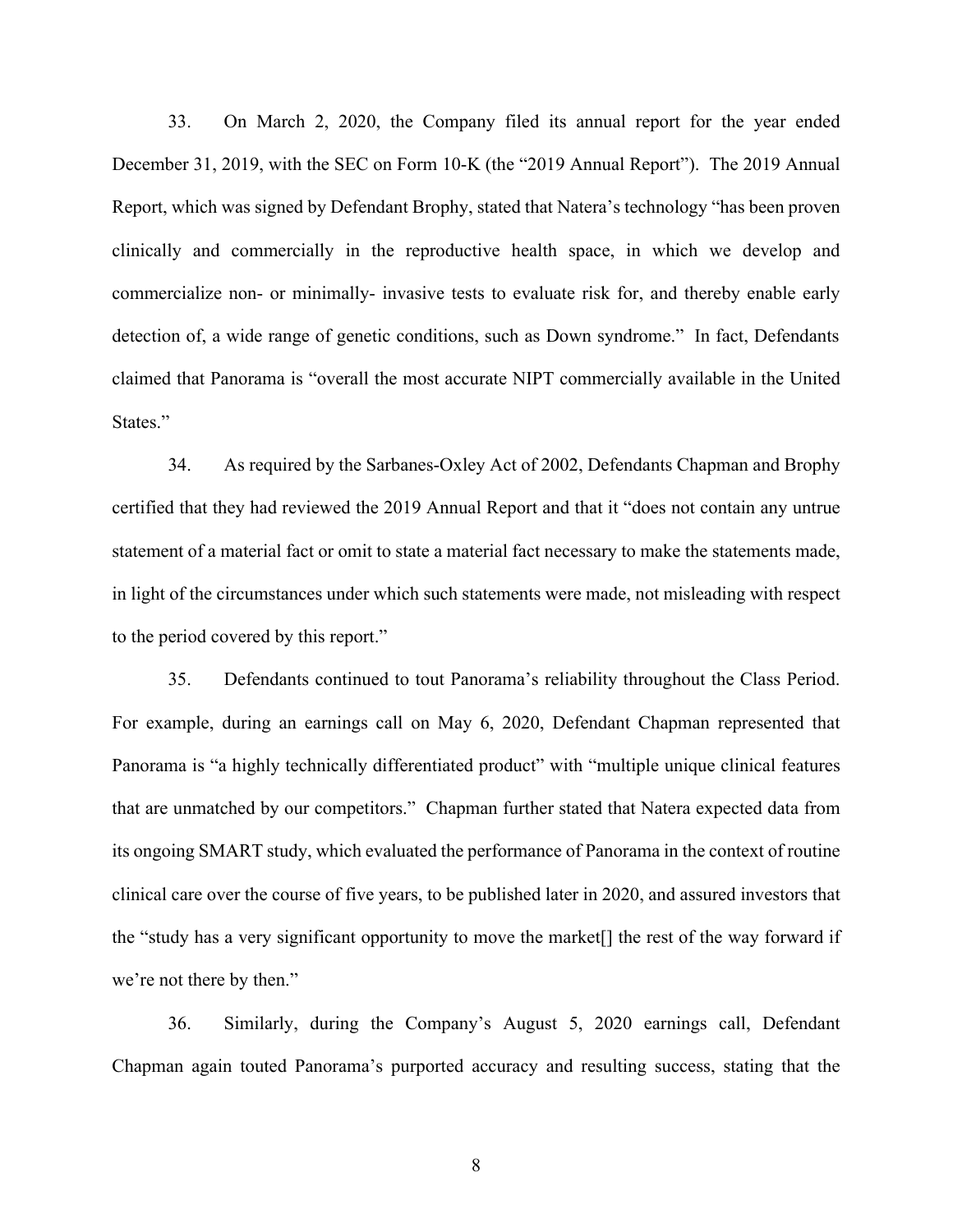Company "continue[s] to push out evidence that shows [Panorama's] unique aspects" and that "physicians now recognize us as both the clinical and market leader" in NIPT.

37. On October 29, 2020, Natera issued a press release announcing that Humana, a major health plan, had extended coverage for NIPT to 17 million additional covered lives and estimated that, in all, NIPT was covered for 139 million commercial lives. In connection with this announcement, Defendant Hariharan represented that "[t]he average risk NIPT market still remains highly underpenetrated," and assured investors that Panorama's "unique SNP-based clinical advantages" placed the Company "in a very strong position to capitalize on the [market] opportunity."

38. During the Company's November 5, 2020 earnings call, Defendant Chapman claimed that Natera's SMART study is "the gold standard in NIPT and the gold standard in microdeletions," and that the results from the SMART study would be "strong enough to change society guidelines and to drive payer coverage" for Panorama. Chapman further represented that the Company's focus on "improving NIPT and . . . delivering [awesome] user experience" was successfully helping the Company to make its Women's Health business segment "the leading franchise" in the market.

39. Less than a month later, on December 1, 2020, Natera issued a press release announcing that "the largest health plan in the United Stated ha[d] extended coverage of NIPT to all pregnancies." In the press release, Defendant Hariharan claimed that "[a]s the market leader, Natera is in a strong position to capitalize on the significant volume growth opportunity and improved test economics resulting from these policy changes."

40. Just two days later, on December 3, 2020, Natera announced that the U.S.'s secondlargest commercial insurer would also cover NIPT for all pregnancies. Defendants again touted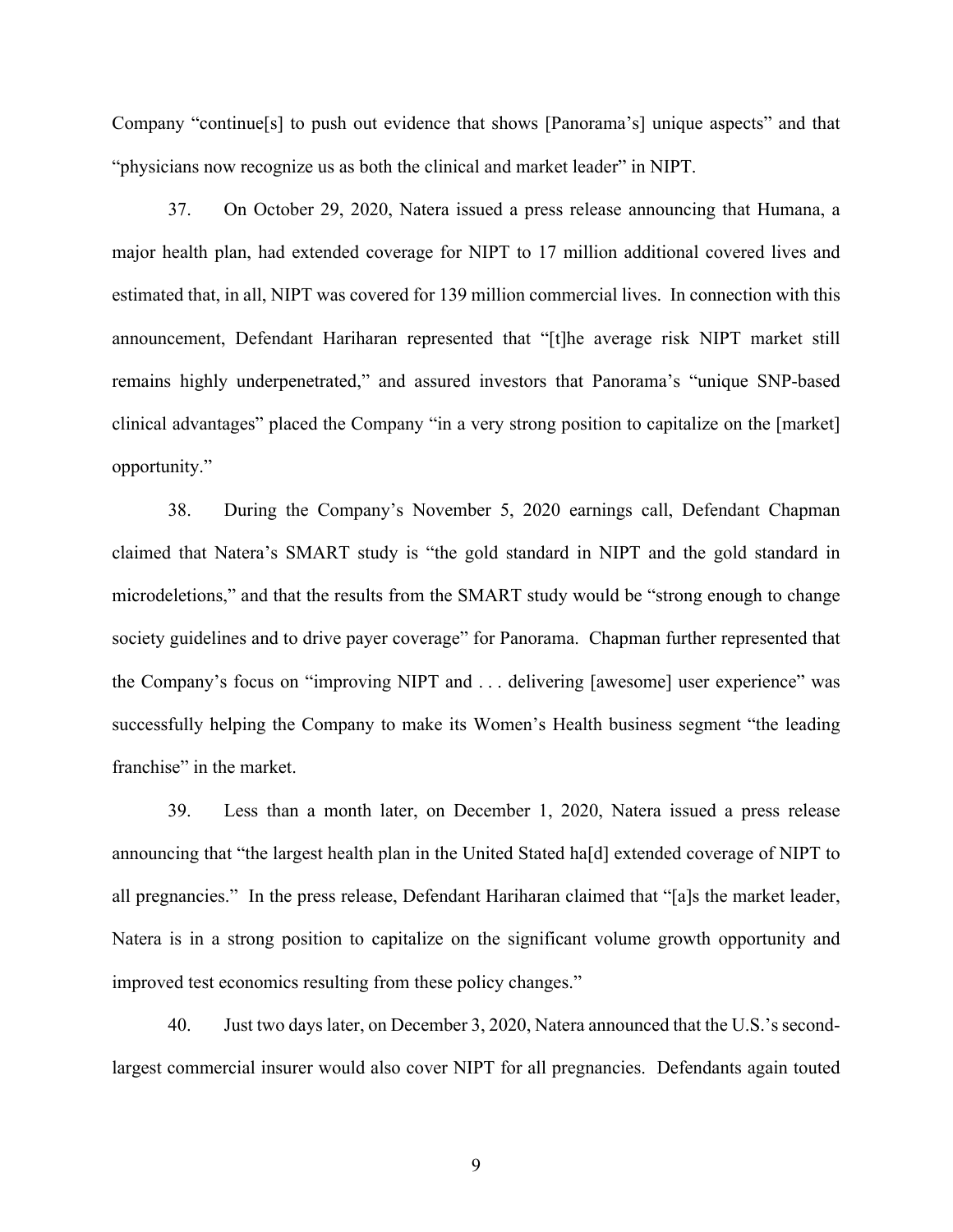the Company's prospects in light of the growing NIPT market, with Defendant Hariharan noting that "all 20 of the largest commercial payors now cover NIPT, independent of prior risk," and stating that, "[w]ith [Natera's] unique SNP-based NIPT, we will have an even greater opportunity to make a positive impact on prenatal care."

41. During an earnings call on February 25, 2021, Defendant Chapman described the Company's fourth quarter of 2020 as "the best quarter we've ever had at Natera." Chapman largely attributed the Company's strong results to Panorama, reporting that by January 2021, all major national insurance plans authorized NIPT coverage for all pregnant women, and that many Medicaid plans were also offering coverage for NIPT. He further represented that "Panorama is the market leading NIPT" that "deliver[s] best in class performance and differentiated clinical value."

42. During the same earnings call, Defendant Chapman also informed investors that the Company had released the results of its SMART study. Chapman touted the results as "even stronger than expected" and represented that the results placed Natera "in an excellent position to achieve reimbursement for [its] microdeletions tests and further drive market share gains within the NIPT space." To this end, Chapman claimed that microdeletion screening was "a rocket ship that's growing," and that if the Company achieved reimbursement, it would be "off to the races." Defendants further assured investors that the SMART study legitimized Panorama's performance, with Defendant Rabinowitz stating that the SMART study "confers a significant advantage and further separates [Natera] from NIPT that have limited or no peer-reviewed data."

43. On February 26, 2021, the Company filed its annual report for the year ended December 31, 2020 with the SEC, on Form 10-K (the "2020 Annual Report"). The 2020 Annual Report was signed by Defendant Brophy and again touted Panorama's accuracy, stating that the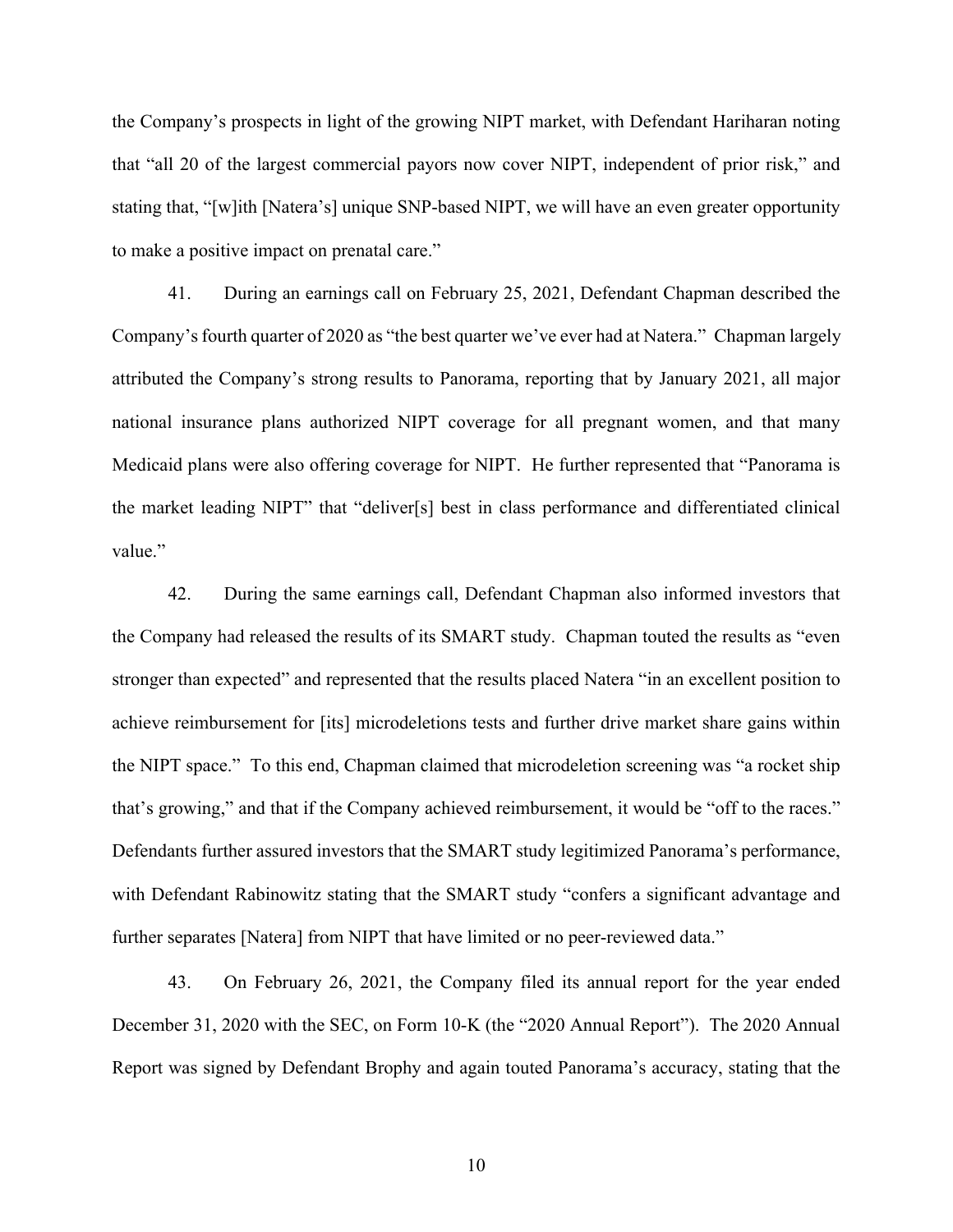test had demonstrated "greater than 99% overall sensitivity for aneuploidies" on certain chromosomes and for triploidy, as well as "specificity of greater than 99.9% (less than 0.1% false positive rate) for each disorder" screened. Defendants further claimed that Panorama "had a statistically significant lower false positive rate than other NIPT methods practiced by [its] U.S. competitors" and had "demonstrated the ability to identify fetal sex more accurately than competing NIPTs."

44. With respect to Prospera, the 2020 Annual Report represented that the test exhibits a "high degree of accuracy" in "challenging cases" where kidney donors are close biological relatives of the patient, and touted that Prospera has "superior precision" to competing tests.

45. As required by the Sarbanes-Oxley Act of 2002, Defendants Chapman and Brophy certified that they had reviewed the 2020 Annual Report and that it "does not contain any untrue statement of a material fact or omit to state a material fact necessary to make the statements made, in light of the circumstances under which such statements were made, not misleading with respect to the period covered by this report."

46. During the 10th Annual SVB Leerink Global Healthcare Conference on February 26, 2021, an SVB Leerink analyst asked Defendants about the Company's position in the future NIPT market. In response, Defendant Chapman boasted that, of competing NIPTs, Panorama had "the most significant body of evidence" in its support, further stating that the SMART study was "the most robust validation study that's ever been done where the performance of our test held up." Chapman specifically claimed that Panorama was "a truly unique assay that not only now is clinically and technically differentiated, but is now backed by just a wealth of peer-reviewed published data," and that "it's really night and day when you compare the technologies and you compare the amount of data that's out there." Chapman further assured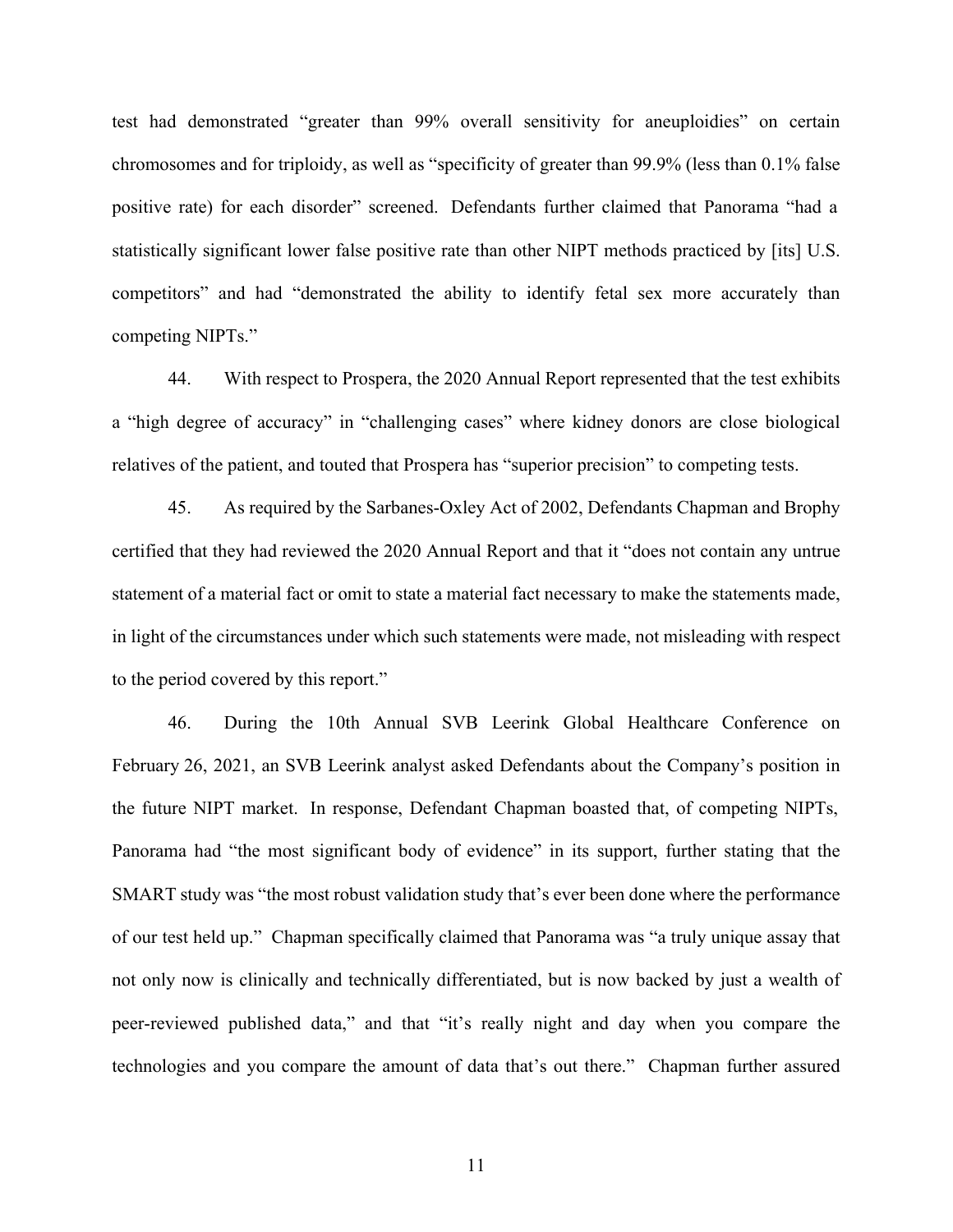investors that "we see things really accelerating from here" and that Natera is "really well positioned right now to move and extend our market share as the NIPT market becomes further and further penetrated." Similarly, Chapman also claimed that because the Company has "great new data coming out" and "additional clinical differentiators," the "momentum is going to be accelerating in the NIPT space."

47. During the Company's May 6, 2021 earnings call, Defendant Chapman stated that the Company's "growth rates have still continued to accelerate." Specifically, Chapman represented that Natera's success was "being driven by continued strong growth in the Women's Health business," but further noted that "we are seeing some real benefit from oncology and organ health as well."

48. During the same call, Defendant Chapman also assured investors that Natera, which then held about 30% of the prenatal testing market for average risk patients, expected to capture a significant portion of the remaining 70% because Panorama has "higher sensitivity and specificity on things like [trisomy] 21 in the standard chromosomes." Chapman again represented that the "difference in the performance" between Panorama and other NIPTs is "really night and day," stating that "we're talking about sensitivity in the 90s versus others that have published performance sensitivity in the 20s." He also assured investors of the reliability of, and strong prospects for, Panorama's microdeletions panel:

> [O]ur test works really, really well. So, the sensitivity was very high, and the positive predictive value is also very high.  $\dots$  [W]e think we're in a good position to, at some point in the future, get into the guidelines and then receive payer coverage. And we're doing hundreds of thousands of these tests already every year that are not reimbursed. So, as soon as reimbursement comes in, this is going to be an immediate, very significant impact to Natera's revenue and the bottom line.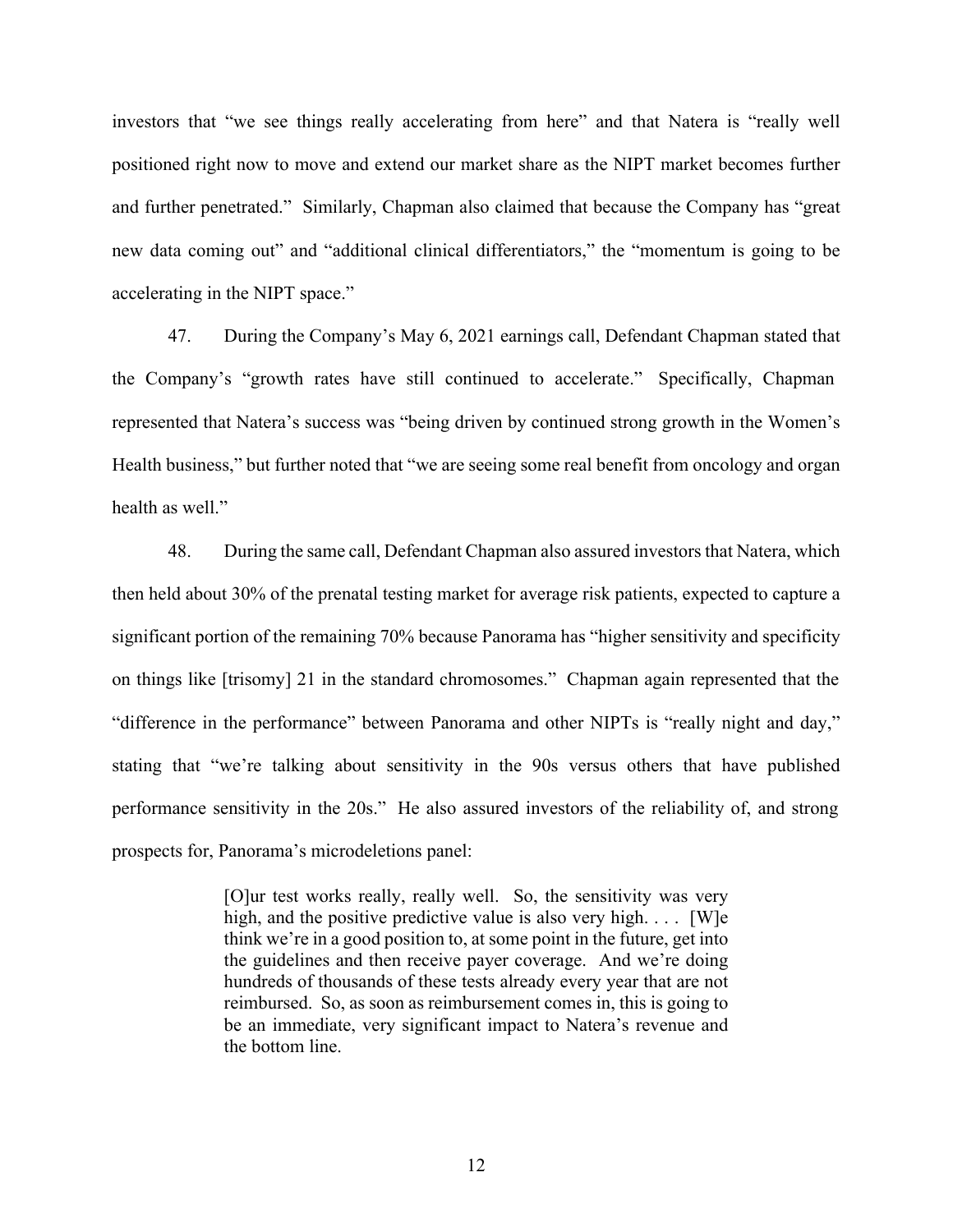49. During the Company's earnings call on August 5, 2021, Defendant Chapman told investors that "Q2 was the fastest year-on-year growth for both volumes and revenues we've had as a public company" and highlighted that Natura had "exceeded the top end of [its] preannouncement ranges in units process[ed], total revenue and product revenue." Specifically, Chapman explained that Natera had "processed 376,000 tests in Q2, which was approximately 61% growth over the same period last year."

50. Defendant Chapman also emphasized the performance of Natera's women's health products, stating that Natera had "been just crushing it." Chapman further claimed that the Company was "accelerating" at "a whole different level of growth" and that, given its "great technology," the Company was "in a fantastic position." Chapman once again touted Panorama's purportedly reliable data, stating that Natera was "benefiting from [its] SMART trial data . . ., which set a new bar in quality and size for NIPT validation data." Specifically, Chapman stated:

> [S]ome of the big academic centers and maternal fetal medicine practices that hadn't been using [Panorama] before considering a switch are now looking at that data and they're excited about it, because this type of -- this quality of [data] hasn't been produced before. So . . . we are having competitive wins, but we're also seeing the market penetrate.

51. Chapman also projected significant growth for the Company, representing that Natera is "clearly in the early stages of expanding from roughly 1.5 million NIPTs [annually] in the United States to what could be more than 4 million NIPTs [annually] over time."

52. With respect to Prospera, Defendant Chapman boasted that Prospera was more accurate than a competing test, correctly identifying 5 out of 6 transplant rejections in a recent study while the competitor correctly identified only 4 out of 6 rejections. He also recalled "a previously reported head to head study where the Prospera test detected more cases of rejection" than a competing test.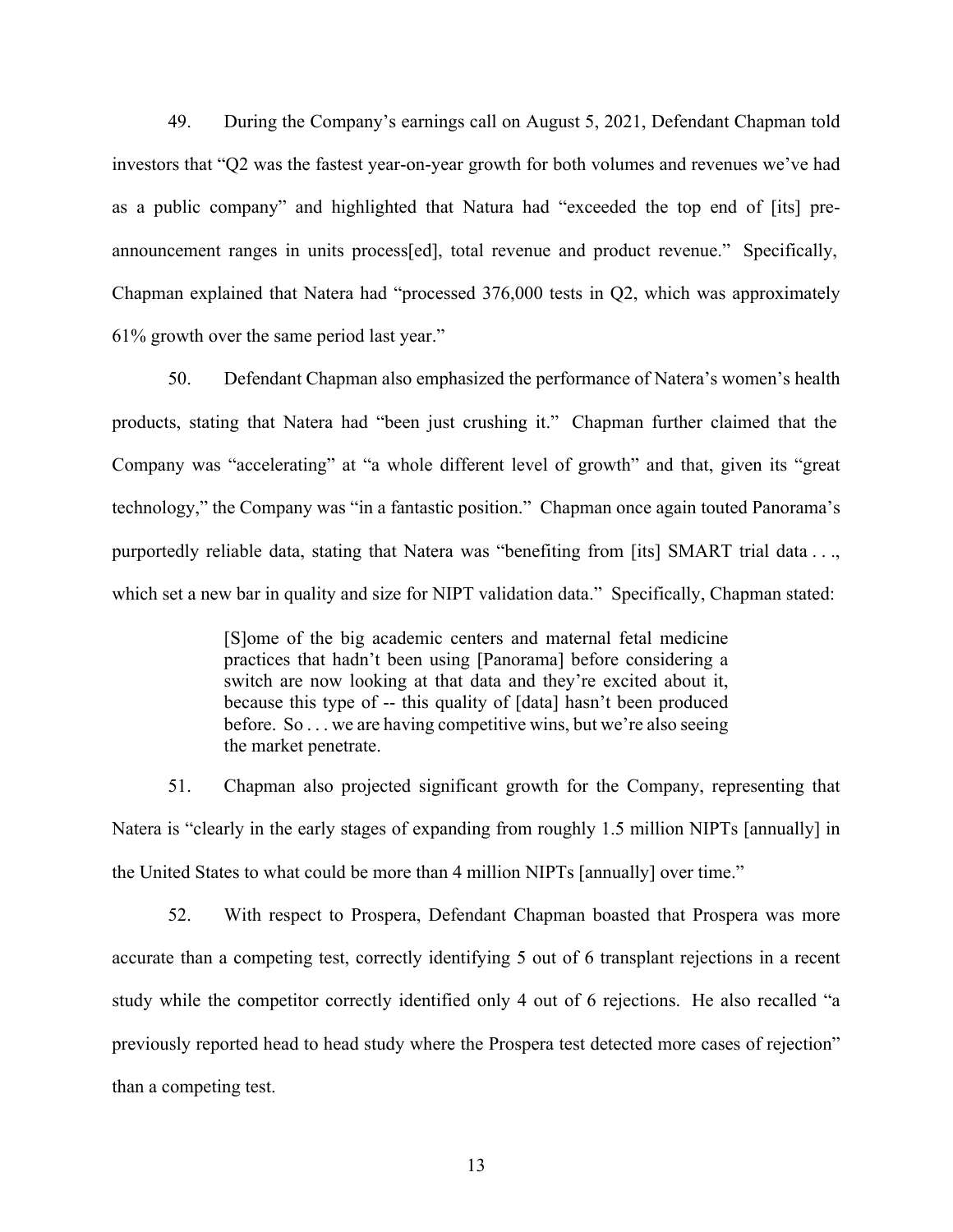53. During Canaccord Genuity's 41st Annual Growth Conference on August 11, 2021, Defendant Brophy expressed further confidence in attaining future growth on the basis of Natera's technology. Specifically, Brophy projected a substantial increase in the number of NIPTs that would be performed in the upcoming years, explaining "we're starting to see that growth" and that "[w]e're just starting to see that market penetration." Brophy further assured investors that "[a]s a market leader we feel like we're very well position[ed] to get more than our fair share of that just natural increase in the NIPT testing market."

54. On September 9, 2021, Defendants issued a press release announcing the launch of Prospera Kidney with Quantification, the only commercially-available cfDNA test that provides three values (quantity of donor-derived cfDNA, fraction of dd-cfDNA, and total cfDNA). In the press release, Defendants touted that Prospera with Quantification "improve[d] sensitivity when evaluating transplant rejection, compared to using dd-cfDNA fraction alone."

55. During the Company's November 4, 2021 earnings call, Defendant Chapman again described Natera's NIPT as "the gold standard" and predicted that Prospera would follow a similar trajectory. Specifically, Defendant Chapman assured investors that "we now have the most significant prospective data in the space" and assured investors that "[w]ith regards to some of the challenges with the competitive landscape [for transplant rejection testing], we don't think that there's any blowback to Natera."

56. Defendant Chapman further represented that Natera was "in a very good position and [Natera] look[s] forward to competing hard." Ultimately, Defendant Chapman emphasized that the Company's "acceleration [was] being driven by continued strong growth in the women's health products and big contributions from oncology and transplant products" and that "[t]hose products are now large enough to shift [Natera's] growth rates upward."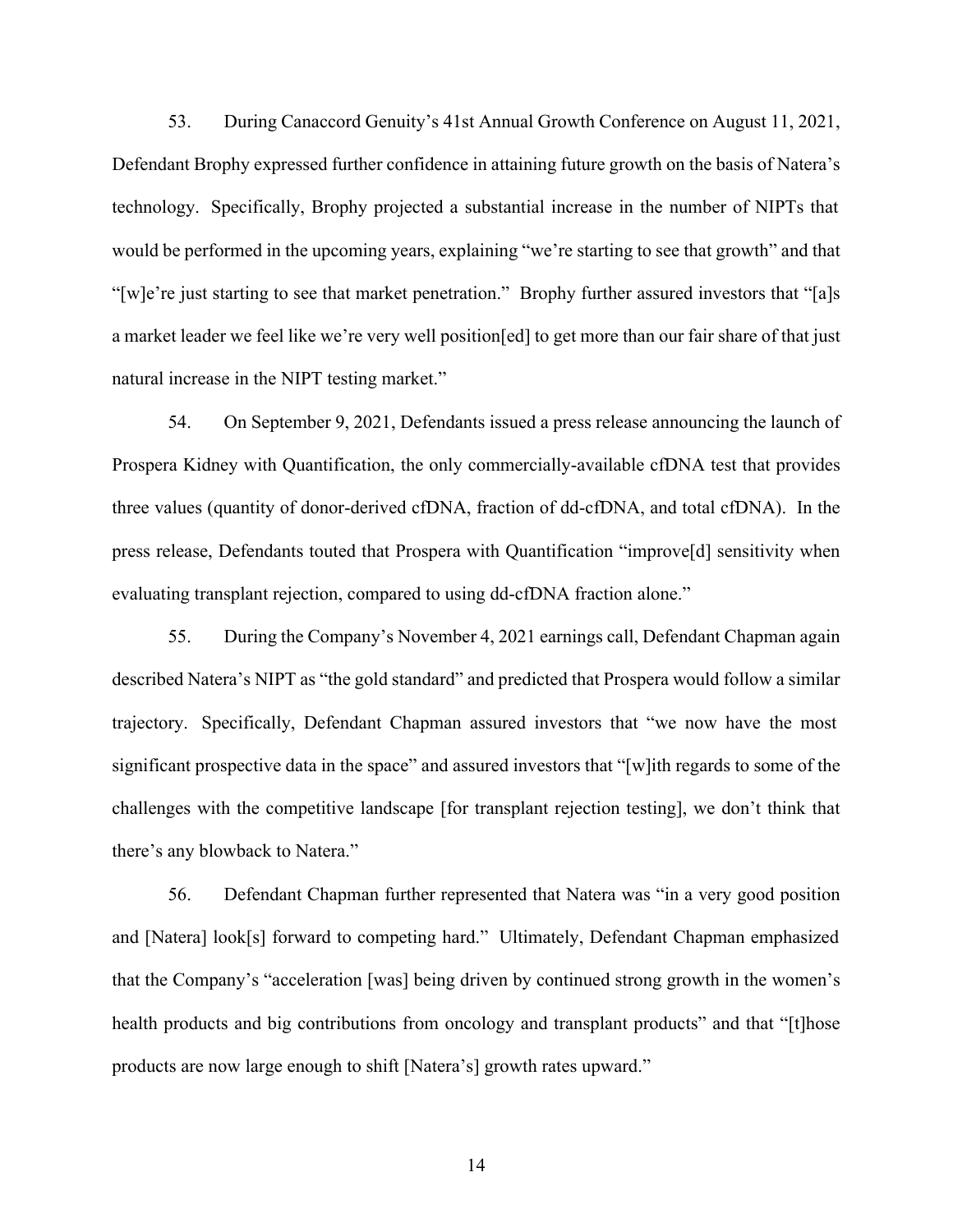57. The above statements identified in paragraphs 32-56 were materially false and misleading, and failed to disclose material adverse facts about the Company's business and operations. Specifically, Defendants misrepresented and/or failed to disclose that: (1) Panorama was not reliable and resulted in high rates of false positives; (2) Prospera did not have superior precision compared to competing tests; (3) as a result of Defendants' false and misleading claims about Natera's technology, the Company was exposed to substantial legal and regulatory risks; (4) Natera relied upon deceptive sales and billing practices to drive its revenue growth; and (5) as a result of the foregoing, Defendants' statements about the Company's business, operations, and prospects lacked a reasonable basis.

### **C. The Truth Emerges**

58. Investors began to learn the truth about the Company's business on January 1, 2022, when *The New York Times* published a detailed report calling into question the accuracy of certain NIPTs manufactured by Natera and other diagnostic testing companies (the "NYT Report"). Specifically, the NYT Report concluded that "[t]he grave predictions made by those newer tests are usually wrong," and stated that for tests for microdeletion disorders such as DiGeorge and Prader-Willi syndromes, Natera's positive results are incorrect more than 80 percent of the time. For example, with respect to DiGeorge syndrome, the NYT Report explained that recent Natera data suggested that Panorama would return three times as many false positives as actual cases of the disorder.

59. The NYT Report also pointed to a number of negative impacts from false results, including pregnant women obtaining abortions based on unconfirmed positive results, and expectant parents incurring severe emotional anguish in the perhaps mistaken belief that their fetuses have incurable genetic disorders.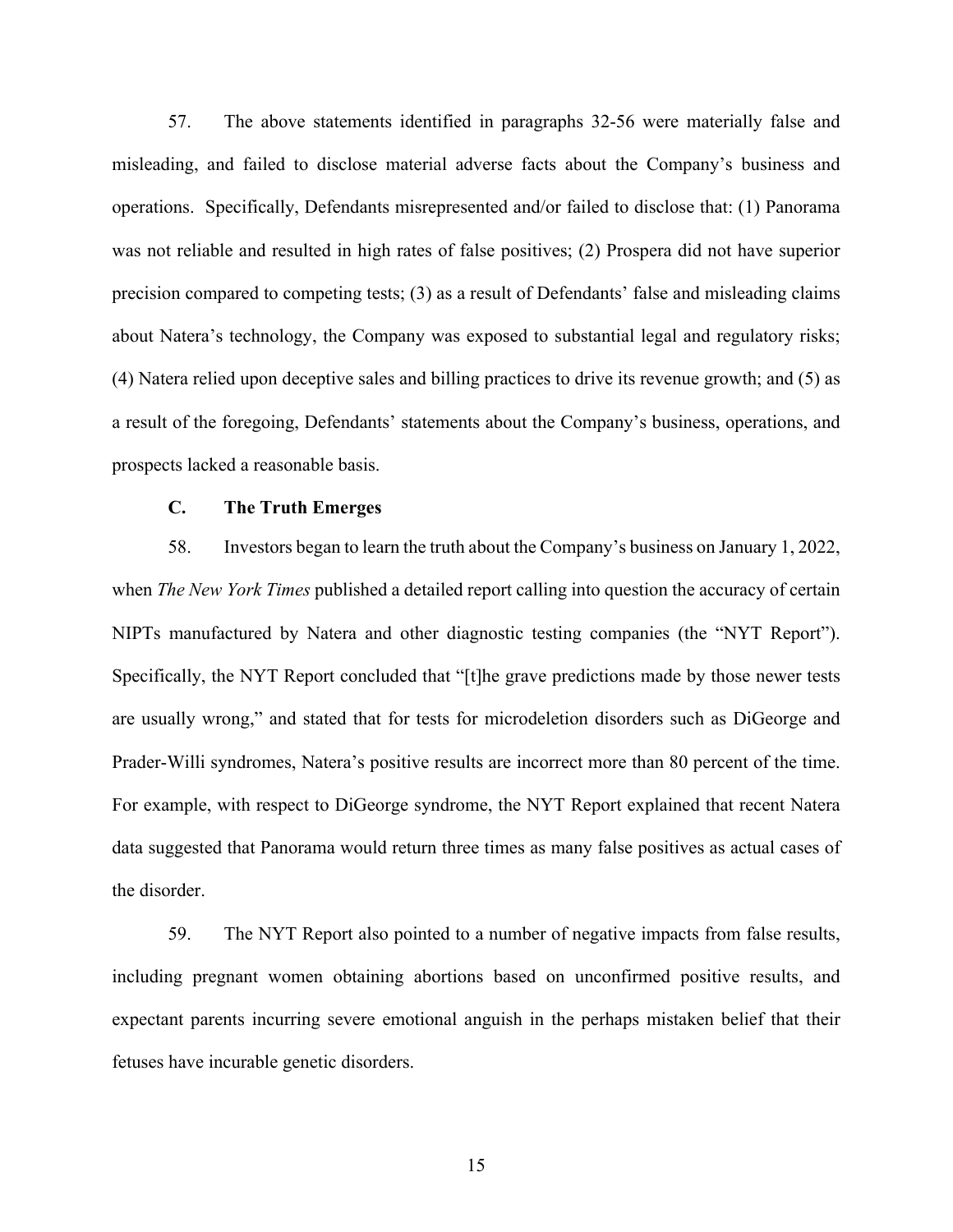60. Moreover, the NYT Report included statements from industry experts, including a former U.S. Food and Drug Administration director and genetic experts, who characterized the information that Natera and other companies provided about their NIPTs as "misleading" and "purely a marketing thing."

61. On this news, the price of Natera common stock fell \$5.35 per share, or approximately 6% over two trading days, from a close of \$93.39 per share on December 31, 2021, to close at \$88.04 per share on January 4, 2022.

62. Notwithstanding the NYT Report, Defendants attempted to reassure investors of Panorama's reliability. For example, in a January 3, 2022 press release, Defendants asserted that the NYT Report's claims about the inaccuracy of Natera's testing were incorrect, and claimed that Panorama was accurate in over 99% of cases. In the press release, Defendants also claimed that the positive predictive value of Natera's microdeletion testing "compare[s] favorably to historically accepted maternal serum based prenatal screening methods" and argued that the NYT Report had ignored the "important role of screening tests" in identifying "the subset of high risk individuals."

63. On January 10, 2022, during J.P. Morgan's 40th Annual Healthcare Conference, Defendant Chapman continued to tout Panorama's reliability, stating that "[o]ne of the things [Natera is] really proud of . . . is that all of our products are supported and driven by real-world peer-reviewed data" including "more than 100 peer-reviewed papers supporting the performance of [Panorama] and that includes studying more than 1.3 million patients across those studies."

64. During the same conference, Defendant Chapman touted Natera's status as a "market leader" in NIPT, which Chapman attributed to four factors: (1) "having leading-edge technology and constant innovation"; (2) "extreme focus on customer experience and support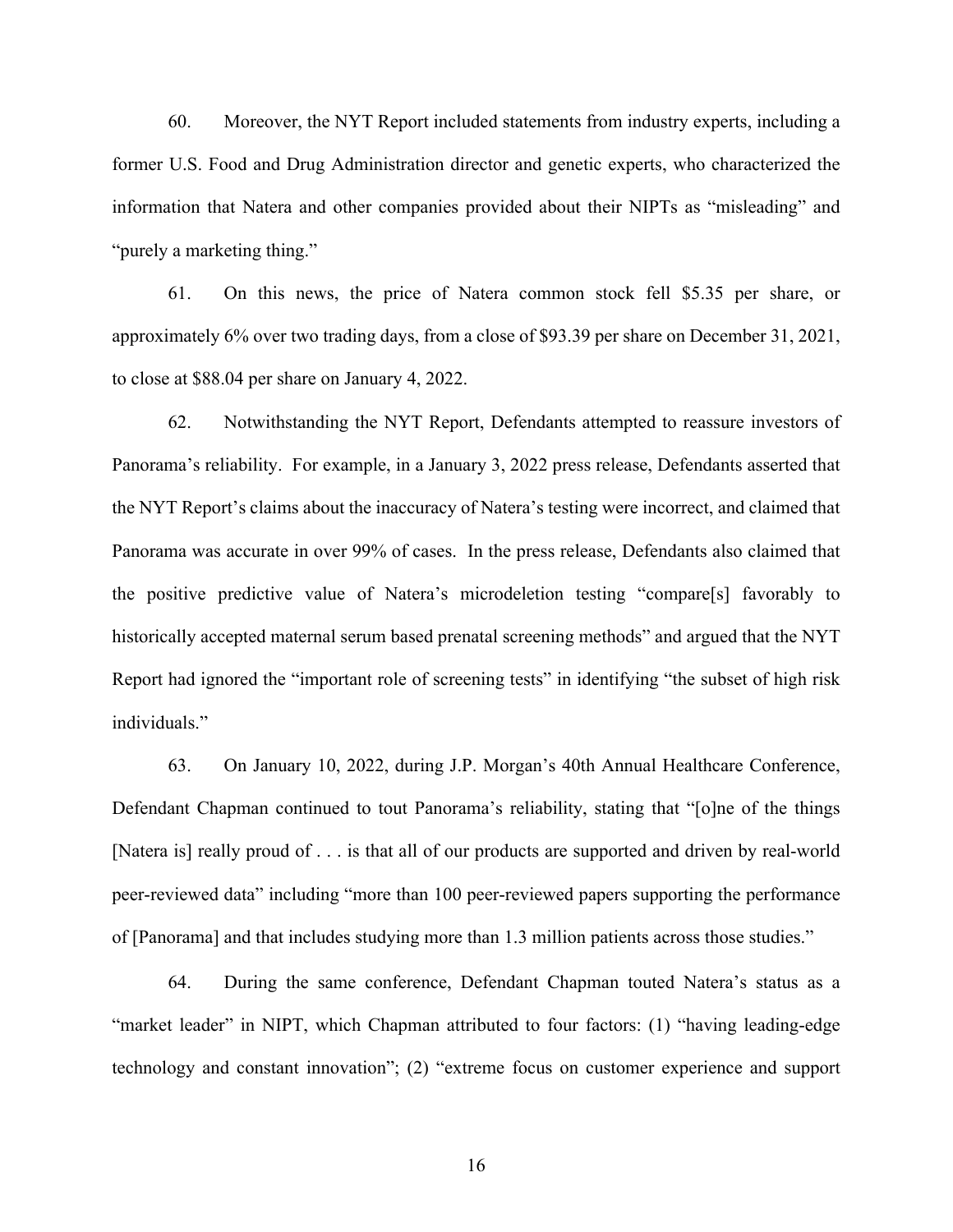services"; (3) "being the number one in clinical data and having expert clinical teams"; and (4) "having a broad and talented commercial team and a broad distribution channel."

65. Additionally, with respect to transplant rejection testing, Defendant Chapman stated that "we're seeing great growth off the strength of [Prospera]. We're working with about 50% of the top transplant centers, and we're very pleased with the uptick that we've seen."

66. Then, on January 14, 2022, the Campaign for Accountability—a non-profit watchdog group—filed a complaint requesting that the SEC investigate whether "Natera repeatedly claimed – in marketing materials and earnings calls – that [its] tests are much more reliable than it appears they really are."

67. On this news, the price of Natera common stock fell \$6.29 per share, or more than 9%, from a close of \$67.37 per share on January 14, 2022, to close at \$61.08 per share on January 18, 2022.

68. Despite the Campaign for Accountability's complaint, Defendants continued to tout the abilities of Natera's purported testing accuracy and positive user experiences to drive growth. During the 11th Annual SVB Leerink Global Healthcare Conference on February 16, 2022, Defendant Chapman again stated that Natera was "the market leader" for NIPT, had "the most patients studied in clinical trials," and was "in a good position to ride that wave of penetration for the next three years."

69. During the same conference, Defendant Chapman also noted that the Company had "done exceptionally well in kidney transplant" and was "continuing to see growth penetration deep into some of the core large institutions around the country."

70. The next day, on February 17, 2022, Natera issued a press release announcing the results of a study "confirming strong performance of its Prospera donor-derived cell-free DNA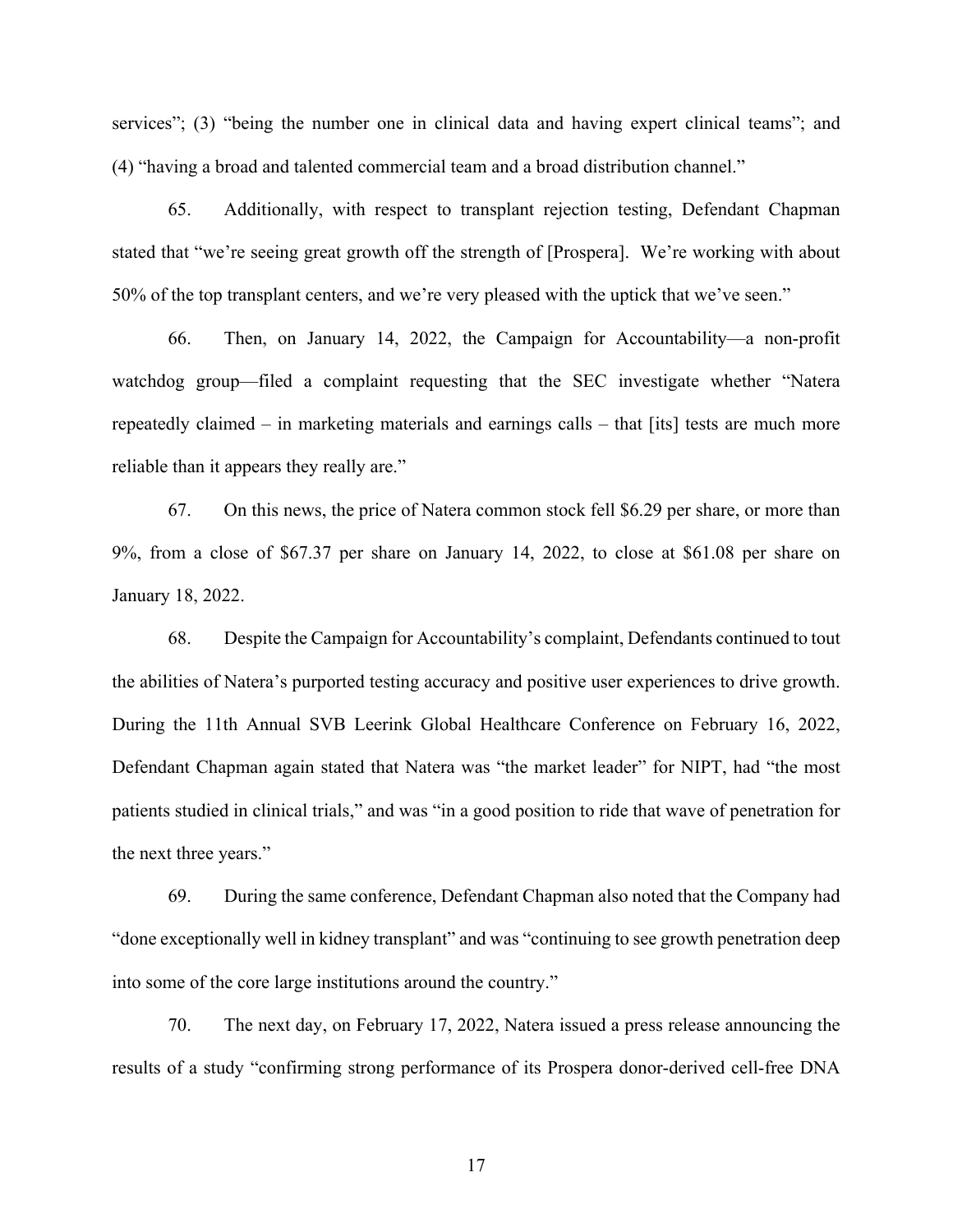(dd-cfDNA) test in assessing rejection for kidney transplant patients." Defendants claimed that in the study, "[e]ighteen of the 28 patients with biopsy-matched high-risk . . . test results were confirmed to have active rejection, demonstrating a reported 64% positive predictive value (PPV)."

71. During the Company's quarterly conference call on February 24, 2022, Defendant

Chapman again touted Panorama's accuracy, stating:

Panorama test results were accurate[] greater than 99.9% of the time, meaning that 99.9% of the time the Panorama result[,] whether high risk or low risk[,] was confirmed to be correct. For high-risk results only we had a positive predictive value or PPV of 53% meaning that more than 1 in 2 pregnancies screening high risk with Panorama were confirmed to be effective, using a confirmatory diagnostic test. This is really strong, especially compared to traditional prenatal test[s] . . . offered routinely to all pregnant women in the United States for the past 40 years that have a PPV of only 3.5% or 1 in 29.

72. Then, on March 9, 2022, Hindenburg Research issued an investigative report

alleging, among other things, that "Natera's revenue growth has been fueled by deceptive sales

and billing practices aimed at doctors, insurance companies and expectant mothers." Specifically,

the Hindenburg Report claimed:

Natera has driven its revenue through a combination of (a) improper insurance billing, (b) promising women they will never have to pay more than certain low rates, then later engaging in aggressive practices to charge more and (c) "unbundling" test screens into multiple payment codes to attempt to charge BOTH payors and patients for the same overall screen.

While Natera's technology seems to provide a modest edge (after the necessary sequencing has taken place) we think the company's ascension to its top position in the industry has been mostly fueled by its willingness to engage in deceitful sales and billing practices.

73. The Hindenburg Report further detailed Natera's reliance on aggressive sales

tactics, including automatically ordering Panorama's optional microdeletion screening with every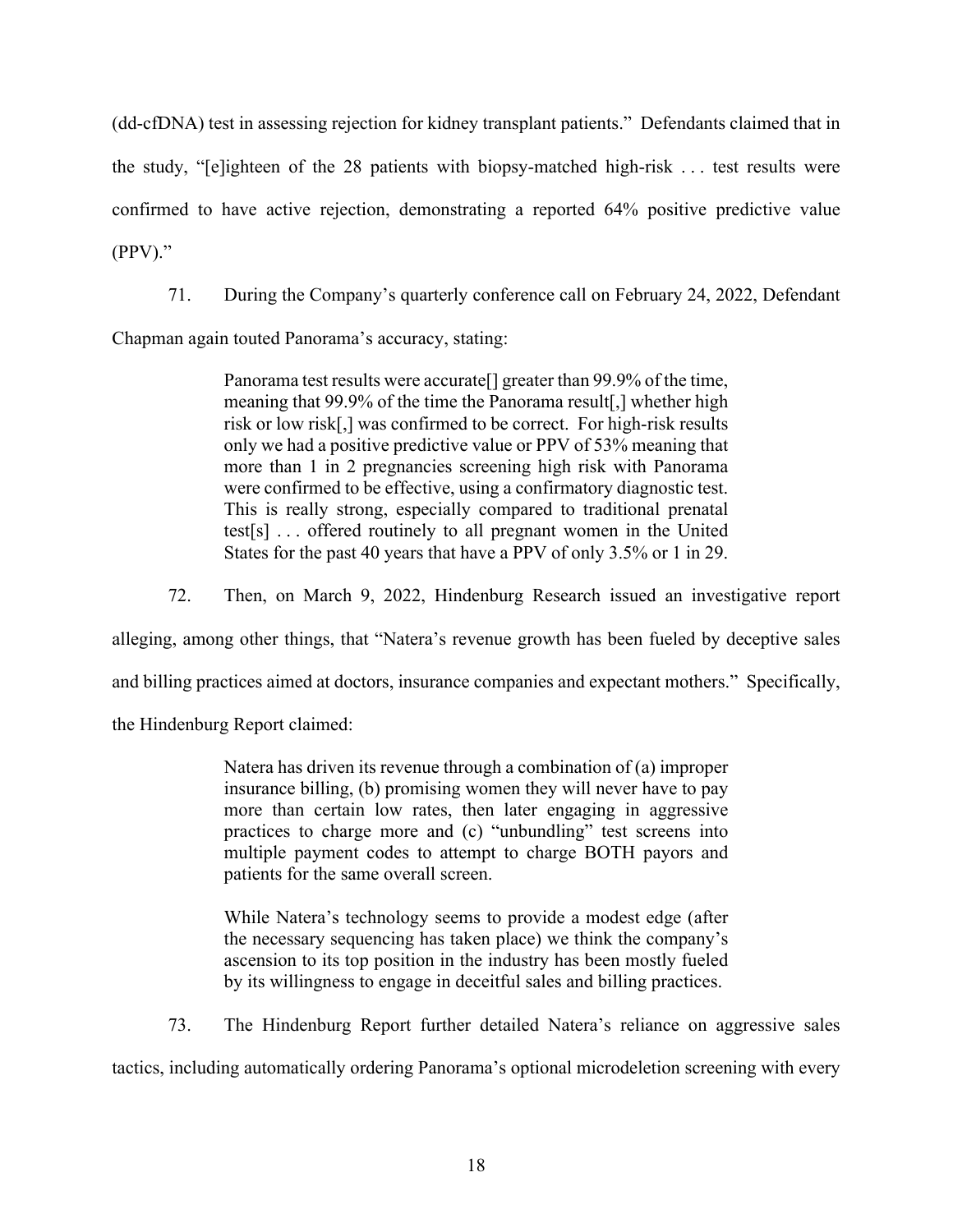Panorama test unless a physician specifically opts out of the additional panel. The Hindenburg Report also explained that Natera regularly refuses to provide customers with detailed invoices and promotes lower cash prices to patients to incentivize them to forego using their health plans, constituting possible acts of insurance fraud and tortious interference with contract.

74. The Hindenburg Report also revealed that state officials in Michigan are investigating Natera. Specifically, Michigan's Department of Attorney General had cited "an open and ongoing Department investigation" when declining to provide Hindenburg with documents about Natera under Michigan's Freedom of Information Act.

75. The Hindenburg Report concluded that "Natera's tests just don't add much value to the health industry ecosystem relative to competitors," given that "[i]ts NIPTs are [only] marginally better than the competition, and its microdeletion screens regularly result in more harm than good."

76. On this news, the price of Natera common stock fell as much as \$28.65 per share, or more than 52%, from a close of \$54.75 per share on March 8, 2022, to an intra-day low of \$26.10 per share on March 9, 2022.

77. On March 14, 2022, a federal jury in *CareDx, Inc. v. Natera, Inc.*, No. 19-cv-662- CFC-CJB (D. Del.), found that Natera had intentionally and willfully misled the public by utilizing false advertisements to market Prospera in violation of the federal Lanham Act, the Delaware Deceptive Trade Practices Act, and Delaware common law.

78. In the lawsuit, competing testing company CareDx alleged that Natera relied on results from a flawed clinical trial to make misleading statements about Prospera, including that Prospera was more effective than CareDx's competing AlloSure test. The jury found that Natera was liable for false advertising when it claimed, *inter alia*, that Prospera was "[m]ore sensitive and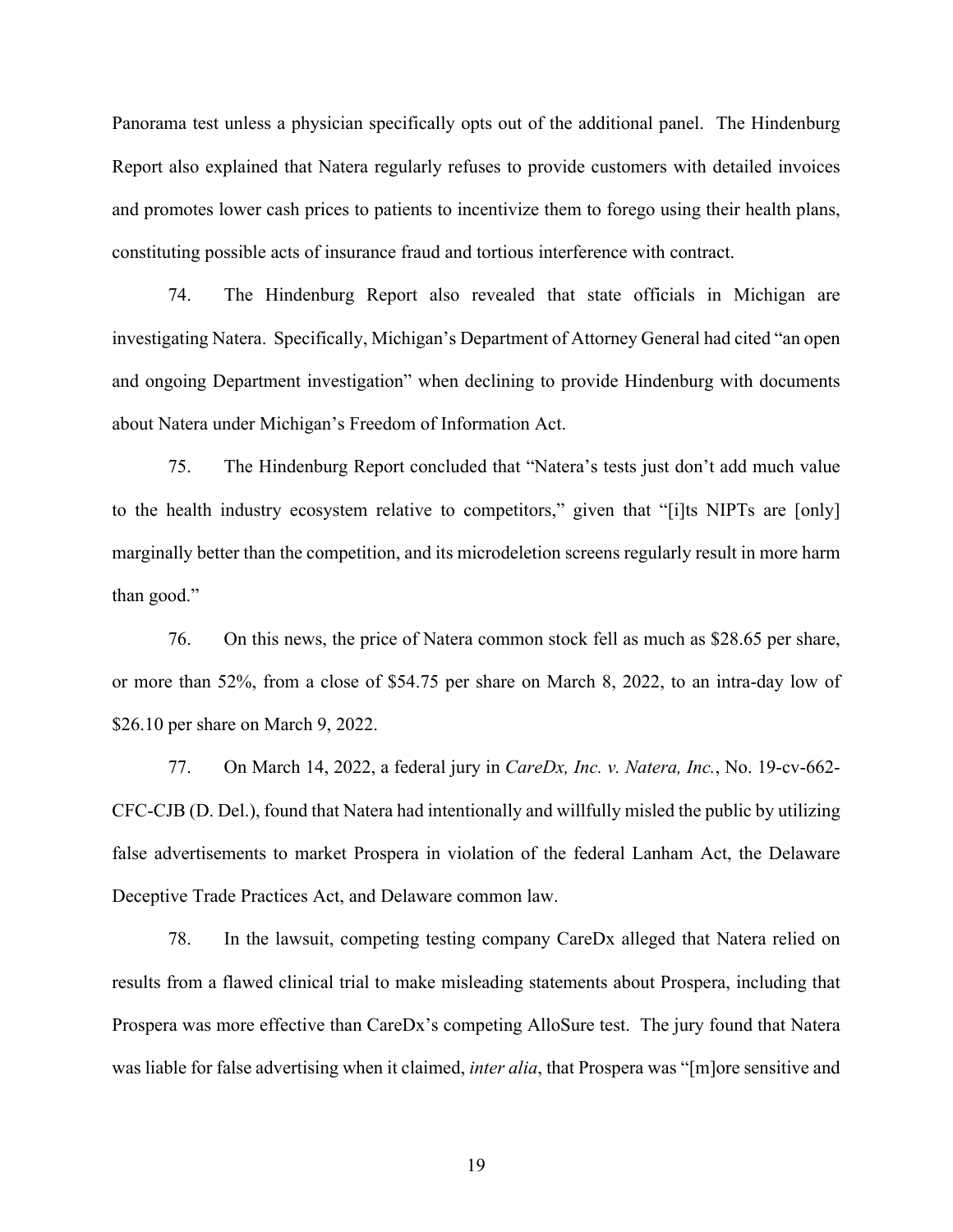specific than current assessment tools across all types of rejection," led to a "[l]ower risk of missing active rejection," had exhibited "[s]tronger test performance demonstrated with unique clinical capabilities," and demonstrated "[s]uperior [p]recision." The jury awarded CareDx \$44.9 million in monetary damages, which included \$23.7 million in punitive damages.

79. On this news, Natera common stock fell as much as \$8.81 per share, or approximately 22.5%, from an intra-day high of \$39.13 per share on March 14, 2022, to close at \$30.32 per share on March 15, 2022.

80. On April 19, 2022, the FDA issued a safety communication "to educate patients and health care providers and to help reduce the inappropriate use of [NIPT]." The FDA expressed concern that many NIPT providers represent that their tests are "reliable" and "highly accurate," noting that "these claims may not be supported with sound scientific evidence." Echoing concerns raised in the NYT Report, the FDA cautioned:

> False claims may cause patients as well as health care providers to believe the test results are reliable and can be used alone to make decisions about the pregnancy. In addition, because some of the genetic abnormalities and disorders are so rare, in cases such as detection of a microdeletion, there may be a high chance that a positive result is actually from a fetus that does not have the genetic abnormality reported by the test.

81. The safety communication further noted the existence of "cases where a screening test reported a genetic abnormality and a confirmatory diagnostic test later found that the fetus was healthy" and advised patients to discuss the benefits and risks with a healthcare provider before deciding to undergo NIPT or making any pregnancy-related decisions on the basis of NIPT results. The FDA also advised health care providers that they should not rely on NIPT results alone to diagnose chromosomal abnormalities or disorders.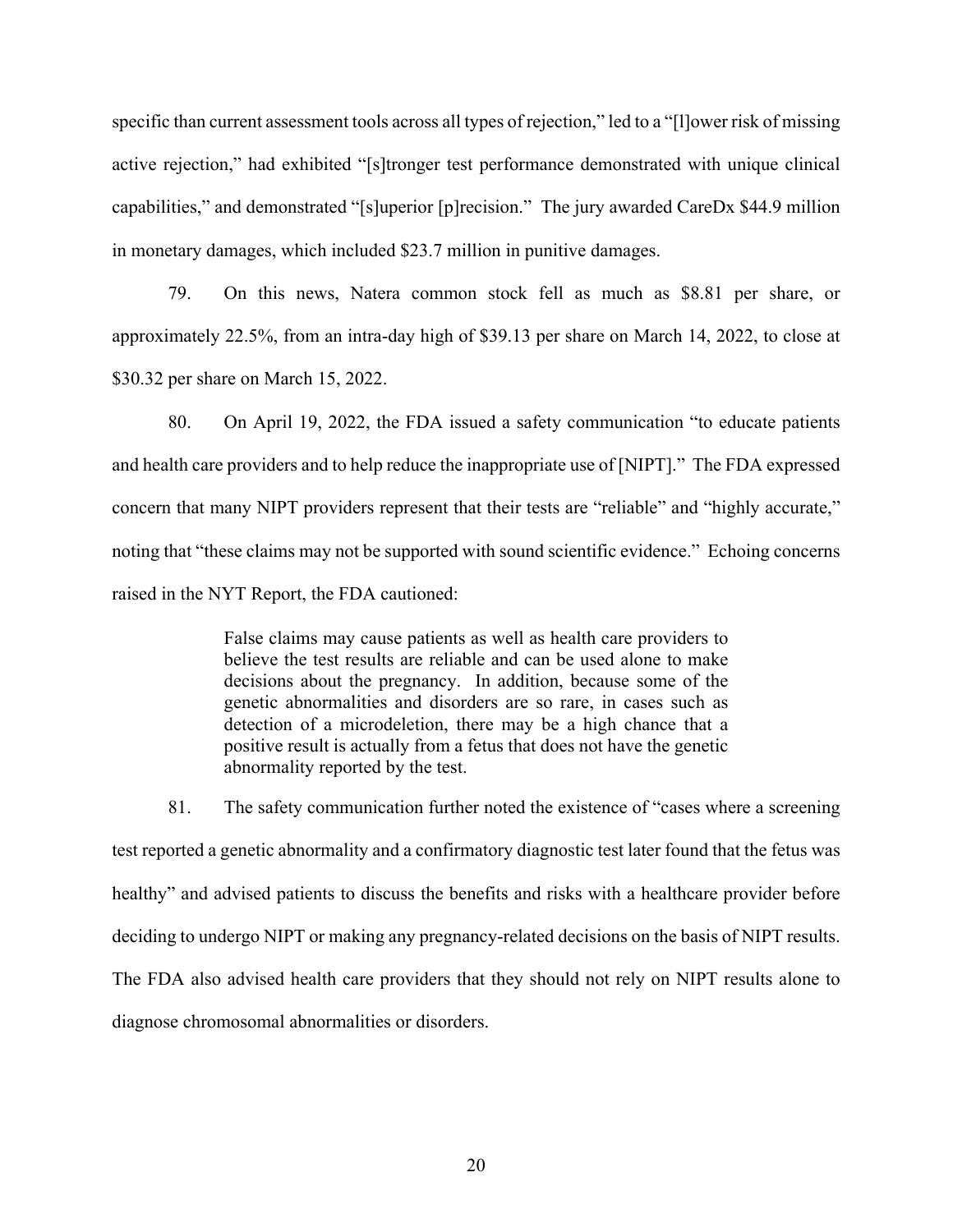82. On this news, the price of Natera common stock fell as much as \$1.53 per share, or approximately 3.9%, from an intra-day high of \$39.63 per share on April 19, 2022, to close at \$38.10 per share on April 20, 2022.

### **V. CLASS ACTION ALLEGATIONS**

83. Plaintiff brings this class action under Rule 23 of the Federal Rules of Civil Procedure on behalf of all persons and entities who purchased Natera common stock during the Class Period (the "Class"). Excluded from the Class are Defendants, their agents, directors and officers of Natera, and their families and affiliates.

84. The members of the Class are so numerous that joinder of all members is impracticable. The disposition of their claims in a class action will provide substantial benefits to the parties and the Court.

85. There is a well-defined community of interest in the questions of law and fact involved in this case. Questions of law and fact common to the members of the Class which predominate over questions which may affect individual Class members include:

- a. Whether Defendants violated the Exchange Act;
- b. Whether Defendants omitted and/or misrepresented material facts;
- c. Whether Defendants' statements omitted material facts necessary in order to make the statements made, in light of the circumstances under which they were made, not misleading;
- d. Whether Defendants knew or recklessly disregarded that their statements were false and misleading;
- e. Whether the price of Natera common stock was artificially inflated; and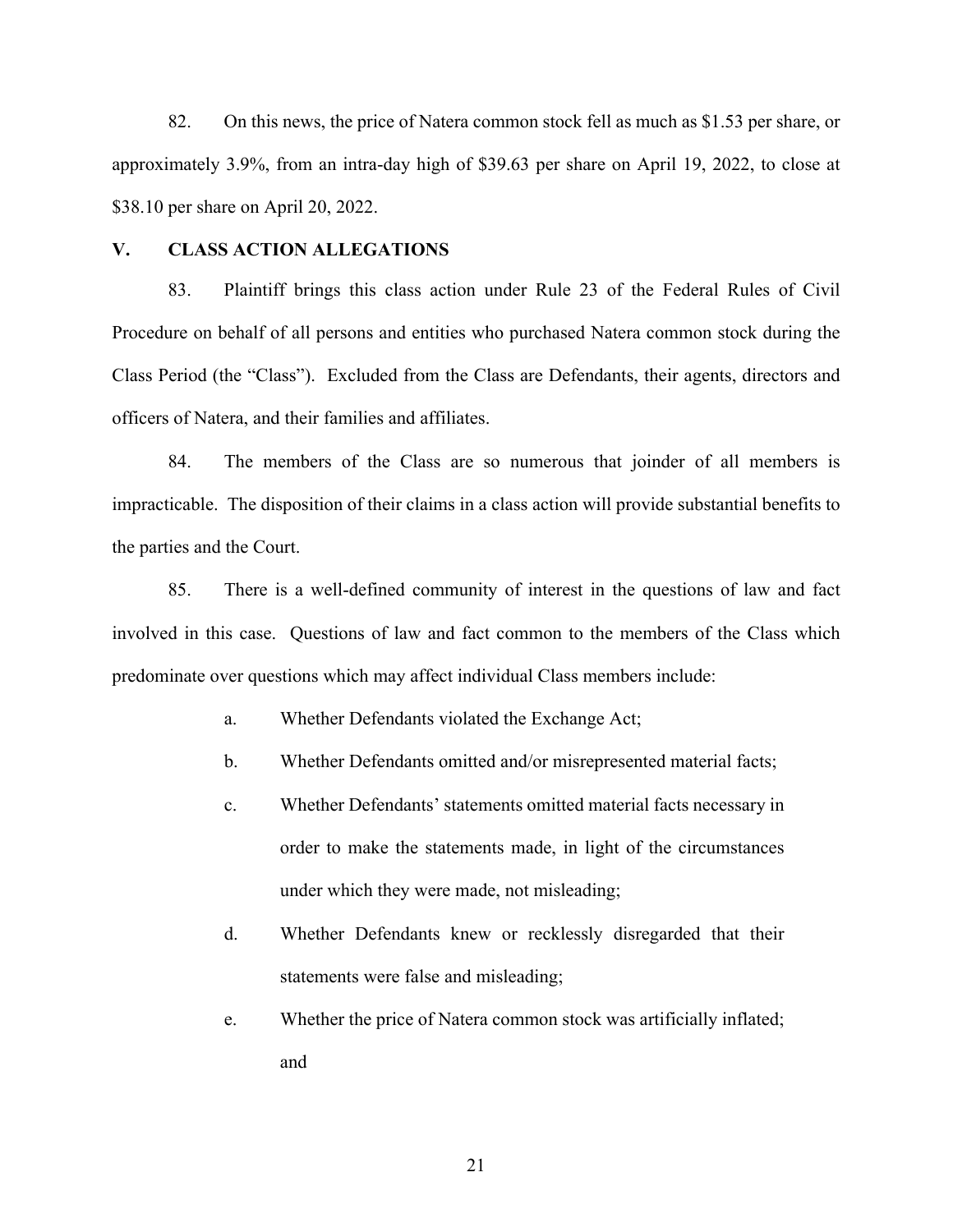f. The extent of damage sustained by members of the Class and the appropriate measure of damages.

86. Plaintiff's claims are typical of those of the Class because Plaintiff and the Class sustained damages from Defendants' wrongful conduct.

87. Plaintiff will adequately protect the interests of the Class and has retained counsel who are experienced in class action securities litigation. Plaintiff has no interests that conflict with those of the Class.

88. A class action is superior to other available methods for the fair and efficient adjudication of this controversy.

# **VI. APPLICABILITY OF PRESUMPTION OF RELIANCE: FRAUD-ON-THE-MARKET DOCTRINE**

89. Plaintiff will rely upon the presumption of reliance established by the fraud-on-themarket doctrine in that, among other things:

- a. Defendants made public misrepresentations or failed to disclose material facts during the Class Period;
- b. The omissions and misrepresentations were material;
- c. The Company's common stock traded in an efficient market;
- d. The misrepresentations alleged would tend to induce a reasonable investor to misjudge the value of the Company's common stock; and
- e. Plaintiff and the Class purchased Natera common stock between the time the Company and the Individual Defendants misrepresented or failed to disclose material facts and the time the true facts were disclosed, without knowledge of the misrepresented or omitted facts.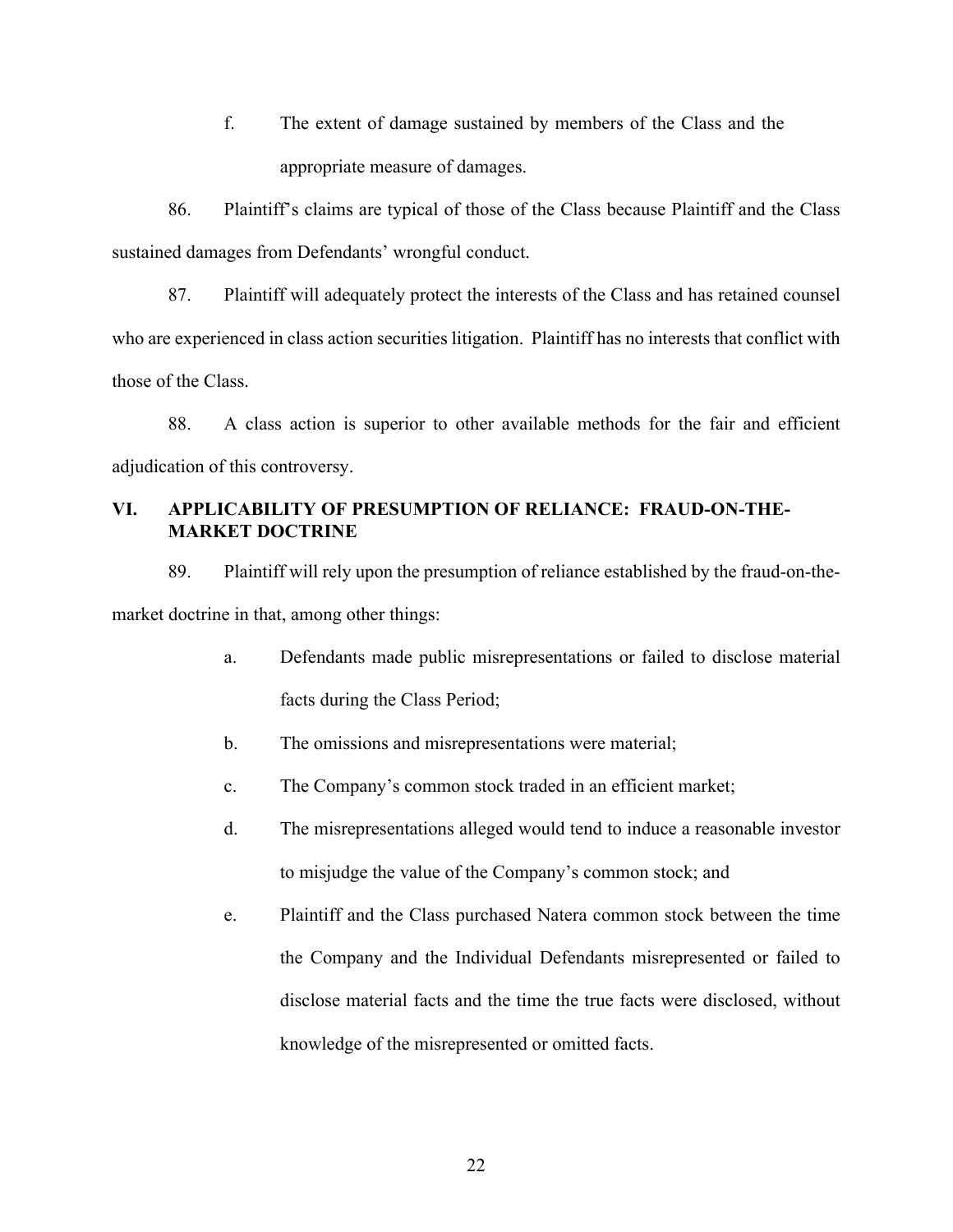90. At all relevant times, the market for the Company's common stock was efficient because: (1) as a regulated issuer, the Company filed periodic public reports with the SEC; and (2) the Company regularly communicated with public investors using established market communication mechanisms, including through regular disseminations of press releases on the major news wire services and through other wide-ranging public disclosures, such as communications with the financial press, securities analysts, and other similar reporting services.

### **VII. NO SAFE HARBOR**

91. Defendants' "Safe Harbor" warnings accompanying any forward-looking statements issued during the Class Period were ineffective to shield those statements from liability.

92. Defendants are liable for any false and/or misleading forward-looking statements pleaded because, at the time each forward-looking statement was made, the speaker knew the forward-looking statement was false or misleading and the forward-looking statement was authorized and/or approved by an executive officer of the Company who knew that the forwardlooking statement was false. None of the historic or present-tense statements made by Defendants were assumptions underlying or relating to any plan, projection, or statement of future economic performance, as they were not stated to be such assumptions underlying or relating to any projection or statement of future economic performance when made, nor were any of the projections or forecasts made by Defendants expressly related to or stated to be dependent on those historic or present-tense statements when made.

### **VIII. LOSS CAUSATION/ECONOMIC LOSS**

93. Defendants' wrongful conduct directly and proximately caused the economic loss suffered by Plaintiff and the Class. The prices of the Company common stock significantly declined when the misrepresentations made to the market, and/or the information alleged herein to have been concealed from the market, and/or the effects thereof, were revealed, causing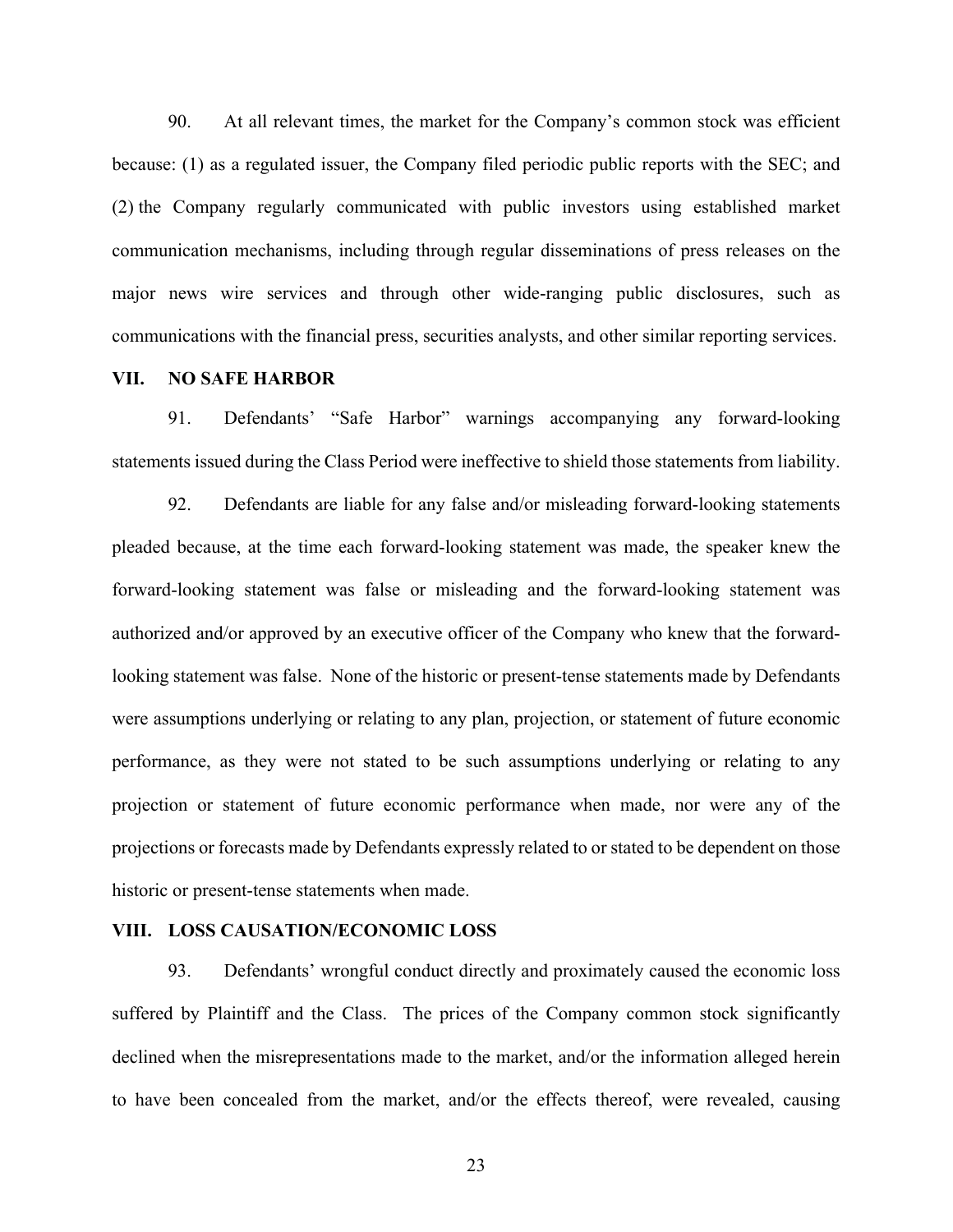investors' losses. As a result of their purchases of Natera common stock during the Class Period, Plaintiff and the Class suffered economic loss, i.e., damages, under the federal securities laws.

## **IX. ADDITIONAL SCIENTER ALLEGATIONS**

94. During the Class Period, Defendants had both the motive and opportunity to commit fraud. They also had actual knowledge of the misleading nature of the statements they made, or acted in reckless disregard of the true information known to them at the time. In so doing, Defendants participated in a scheme to defraud and committed acts, practices, and participated in a course of business that operated as a fraud or deceit on purchasers of Company securities during the Class Period.

### **X. CLAIMS AGAINST DEFENDANTS**

#### **COUNT I**

# **Violations of Section 10(b) of the Exchange Act and SEC Rule 10b-5 Promulgated Thereunder Against All Defendants**

95. Plaintiff incorporates by reference the allegations in the preceding paragraphs.

96. During the Class Period, Defendants carried out a plan, scheme, and course of conduct that was intended to and, throughout the Class Period, did: (1) deceive the investing public, including Plaintiff and the Class; and (2) cause Plaintiff and the Class to purchase Company common stock at artificially inflated prices. In furtherance of this unlawful scheme, plan, and course of conduct, Defendants, and each of them, took the actions set forth herein.

97. Defendants: (1) employed devices, schemes, and artifices to defraud; (2) made untrue statements of material fact and/or omitted material facts necessary to make the statements not misleading; and (3) engaged in acts, practices, and a course of business which operated as a fraud and deceit upon the purchasers of the Company's securities in an effort to maintain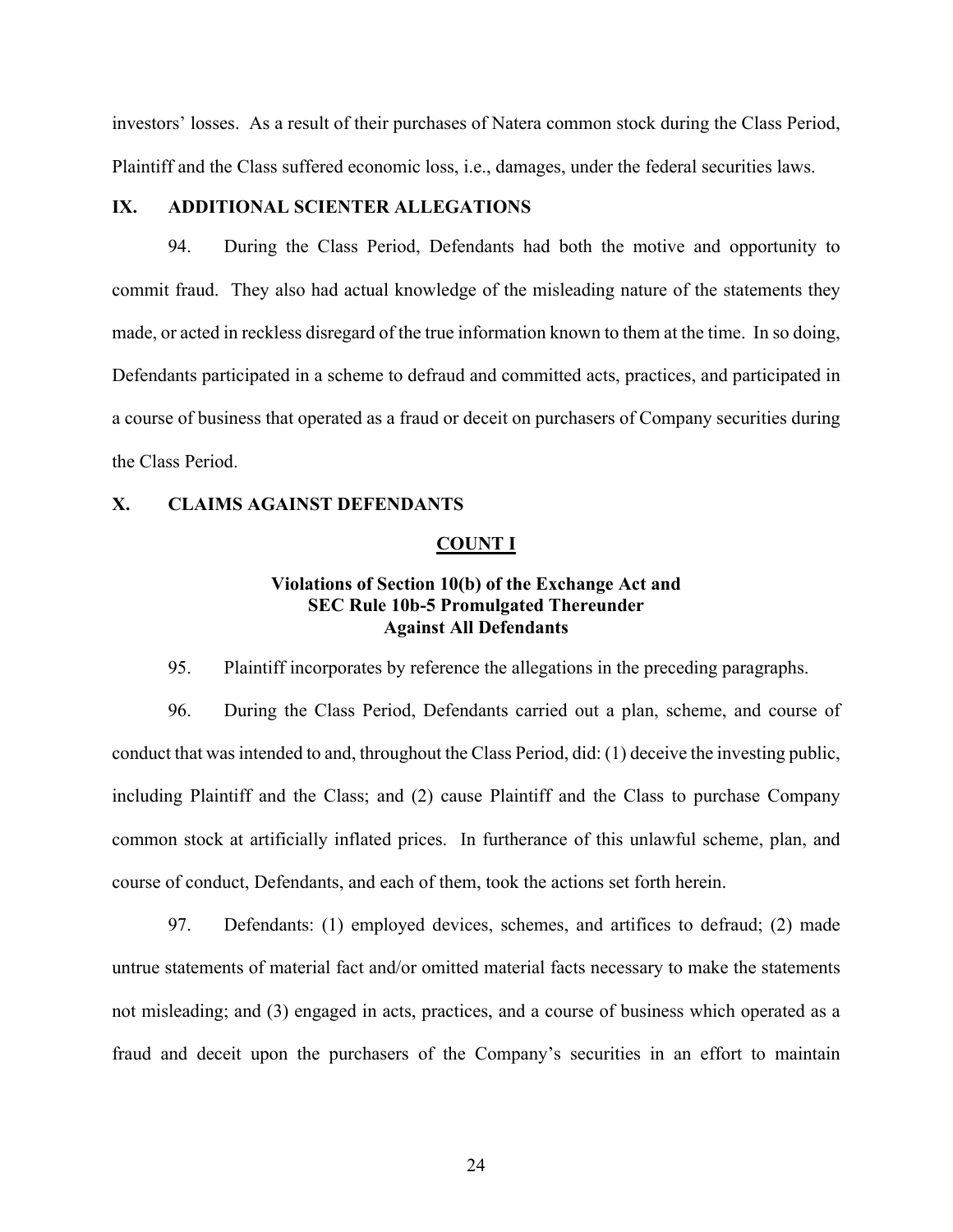artificially high market prices thereof in violation of Section 10(b) of the Exchange Act and SEC Rule 10b-5.

98. As a direct and proximate result of Defendants' wrongful conduct, Plaintiff and the Class suffered damages in connection with their respective purchases of the Company's securities during the Class Period.

### **COUNT II**

# **Violations of Section 20(a) of the Exchange Act Against the Individual Defendants**

99. Plaintiff incorporates by reference the allegations in the preceding paragraphs.

100. The Individual Defendants acted as controlling persons of Natera within the meaning of Section 20(a) of the Exchange Act. By virtue of their high-level positions, and their ownership and contractual rights, participation in and/or awareness of the Company's operations, and/or intimate knowledge of the false financial statements filed by the Company with the SEC and disseminated to the investing public, the Individual Defendants had the power to influence and control—and did influence and control, directly or indirectly—the decision-making of the Company, including the content and dissemination of the various false and/or misleading statements. The Individual Defendants were provided with or had unlimited access to copies of the Company's reports and other statements alleged by Plaintiff to be misleading prior to and/or shortly after these statements were issued and had the ability to prevent the issuance of the statements or cause the statements to be corrected.

101. In particular, each of the Individual Defendants had direct and supervisory involvement in the day-to-day operations of the Company and, therefore, are presumed to have had the power to control or influence the particular accounting practices giving rise to the securities violations as alleged herein, and exercised the same.